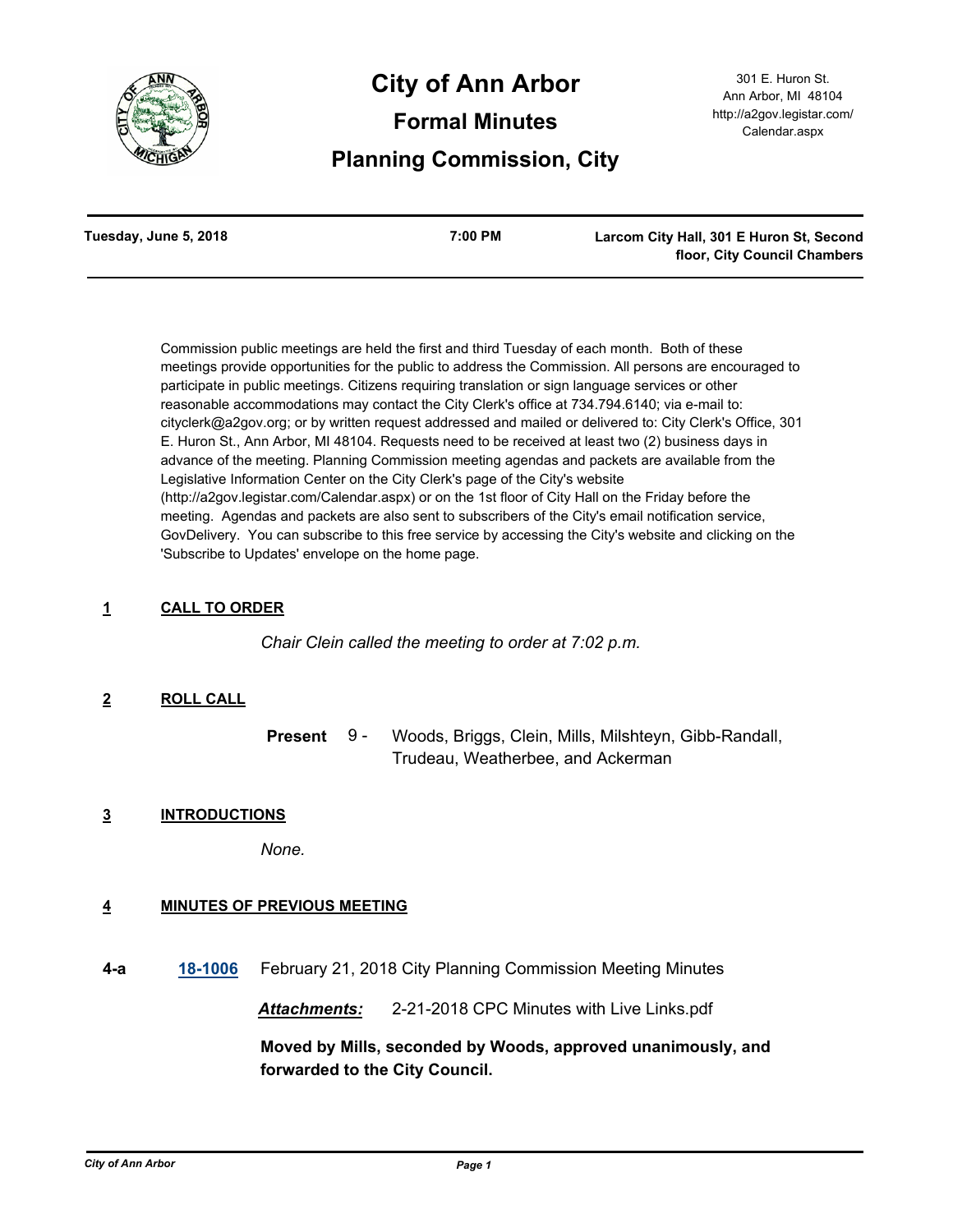|                     | <b>Planning Commission, City</b> |                           |                                           | <b>Formal Minutes</b>                                                                                                                                    | June 5, 2018 |
|---------------------|----------------------------------|---------------------------|-------------------------------------------|----------------------------------------------------------------------------------------------------------------------------------------------------------|--------------|
|                     |                                  | Yeas:                     | $9 -$                                     | Wendy Woods, Erica Briggs, Kenneth Clein, Sarah Mills,<br>Alex Milshteyn, Shannan Gibb-Randall, Scott Trudeau,<br>Julie Weatherbee, and Zachary Ackerman |              |
|                     |                                  | Nays:                     | 0                                         |                                                                                                                                                          |              |
| 4-b                 | 18-1005                          |                           |                                           | April 17, 2018 City Planning Commission Meeting Minutes                                                                                                  |              |
|                     |                                  | <b>Attachments:</b>       |                                           | 4-17-2018 CPC Minutes with Live Links.pdf                                                                                                                |              |
|                     |                                  |                           |                                           | Moved by Mills, seconded by Woods, approved unanimously, and<br>forwarded to the City Council.                                                           |              |
|                     |                                  | Yeas:                     | $9 -$                                     | Wendy Woods, Erica Briggs, Kenneth Clein, Sarah Mills,<br>Alex Milshteyn, Shannan Gibb-Randall, Scott Trudeau,<br>Julie Weatherbee, and Zachary Ackerman |              |
|                     |                                  | Nays:                     | 0                                         |                                                                                                                                                          |              |
| 4-с                 | 18-0999                          |                           |                                           | May 16, 2018 City Planning Commission Meeting Minutes                                                                                                    |              |
| <b>Attachments:</b> |                                  |                           | 5-16-2018 CPC Minutes with Live Links.pdf |                                                                                                                                                          |              |
|                     |                                  |                           |                                           | Moved by Mills, seconded by Woods, approved unanimously, and<br>forwarded to the City Council.                                                           |              |
|                     |                                  | Yeas:                     | $9 -$                                     | Wendy Woods, Erica Briggs, Kenneth Clein, Sarah Mills,<br>Alex Milshteyn, Shannan Gibb-Randall, Scott Trudeau,<br>Julie Weatherbee, and Zachary Ackerman |              |
|                     |                                  | Nays:                     | 0                                         |                                                                                                                                                          |              |
| $\overline{5}$      |                                  | <b>APPROVAL OF AGENDA</b> |                                           |                                                                                                                                                          |              |

**Moved by Ackerman, seconded by Mills, and approved unanimously as presented.**

# **6 REPORTS FROM CITY ADMINISTRATION, CITY COUNCIL, PLANNING MANAGER, PLANNING COMMISSION OFFICERS AND COMMITTEES, WRITTEN COMMUNICATIONS AND PETITIONS**

# **6-a City Council**

*Commissioner Ackerman described the Historic District Commission awards that took place at the City Council meeting, the addition of a property to the Greenbelt, the Game Day Condos project, 2050 Commerce project, the Unified Development Code's postponement, and*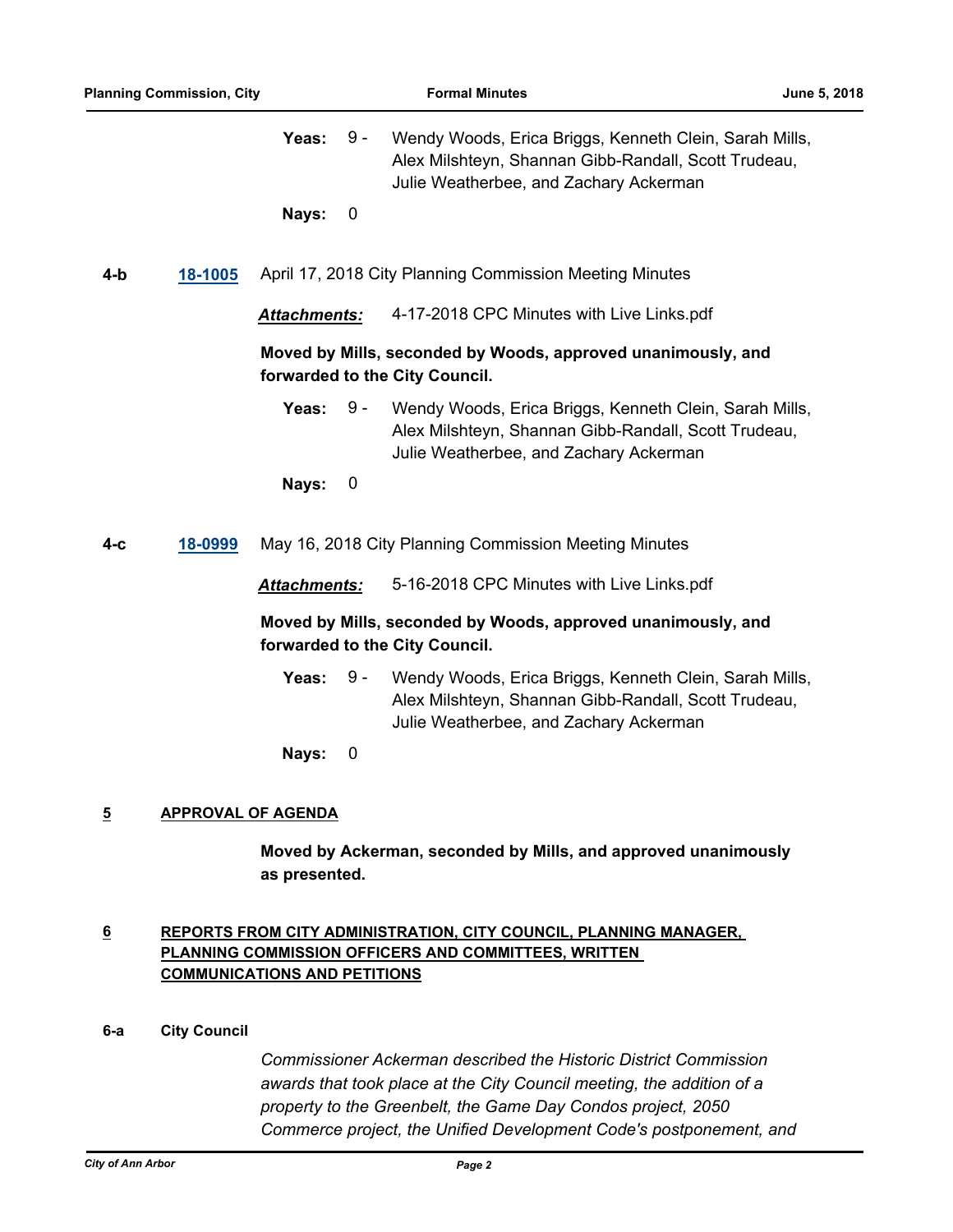*the Library Lot.*

### **6-b Planning Manager**

*Lenart gave a reminder of the card method of signing in for public hearings, as well as an explanation of the Mayor's Green Fair that took place on June 8th, 2018.*

## **6-c Planning Commission Officers and Committees**

*Clein reported that the Ordinance Revisions Committee discussed parking requirements and food trucks at their most recent meeting.*

## **6-d Written Communications and Petitions**

**[18-0998](http://a2gov.legistar.com/gateway.aspx?M=L&ID=20608)** Various Correspondences to the City Planning Commission

*Attachments:* Communication to City Planning Commission 1.pdf, Communication to City Planning Commission 2.pdf, Communication to CPC for 3152 Packard Rd SEU & Site Plan.pdf, Communication to CPC from Climatewire.pdf

# **Received and Filed**

# **7 AUDIENCE PARTICIPATION (Persons may speak for three minutes about an item that is NOT listed as a public hearing on this agenda. Please state your name and address for the record.)**

*Seeing no speakers, Chair Clein closed the Public Hearing.*

#### **8 PUBLIC HEARINGS SCHEDULED FOR NEXT BUSINESS MEETING**

**8-a [18-1000](http://a2gov.legistar.com/gateway.aspx?M=L&ID=20610)** Public Hearings Scheduled for the June 19, 2018 Planning Commission Meeting

*Attachments:* 6-19-2018 Notice of Public Hearing.pdf

*Lenart reviewed the Public Hearing Notice as attached.*

# **9 UNFINISHED BUSINESS**

**9-a [18-0991](http://a2gov.legistar.com/gateway.aspx?M=L&ID=20601)** 450 S Main Street Special Exception Use and Site Plan for City Planning Commission Approval - A request to allow space at 450 South Main Street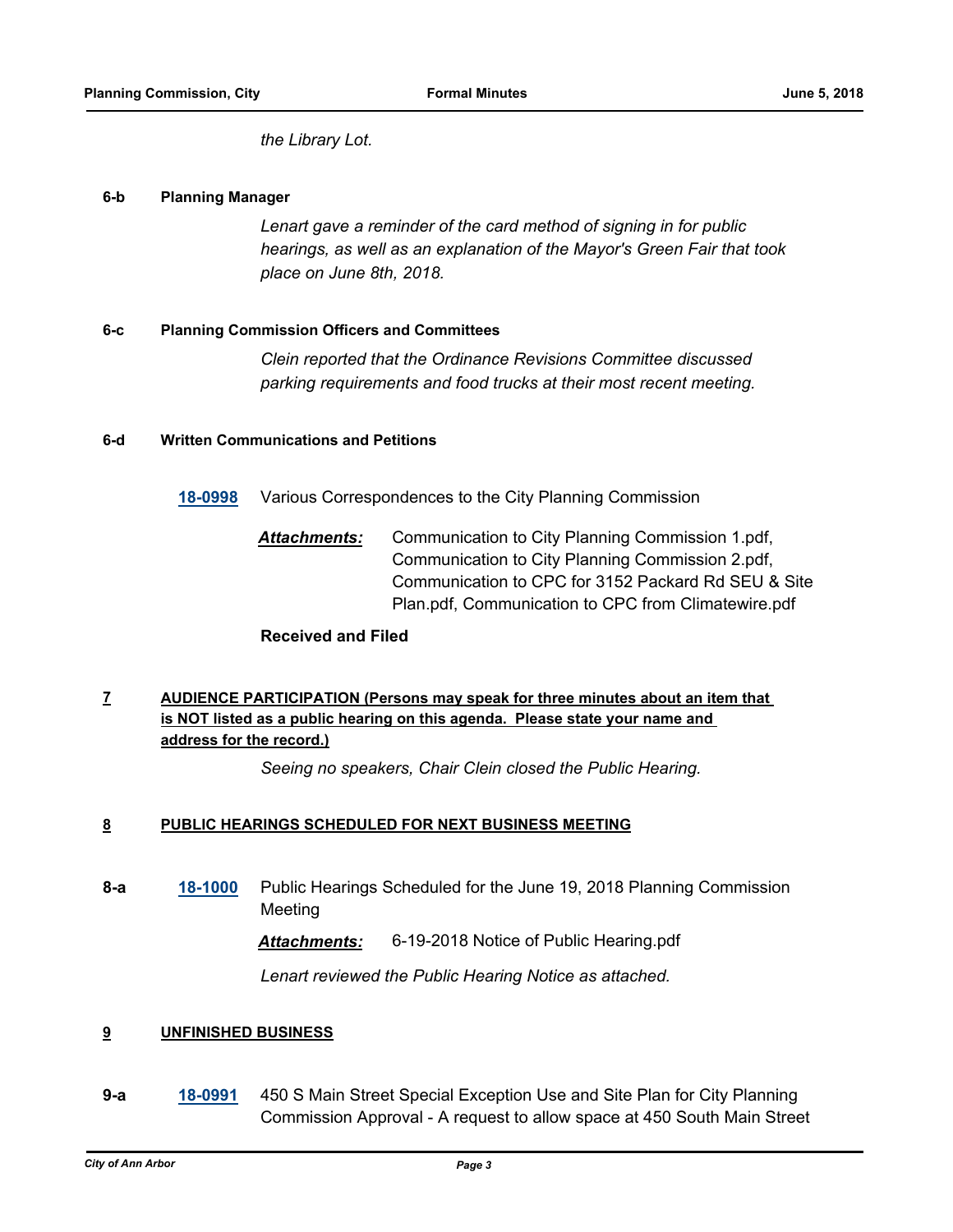to be used as a Medical Marijuana Provisioning Center, with an accompanying site plan that demonstrates no physical development change, in accordance with City requirements. Zoned D2 (Downtown Interface) Base District, First Street Character Overlay District. Staff Recommendation: Approval with Conditions

*Attachments:* Staff Report for 6-5-18 (450 South Main).pdf

*City Planner, Alexis DiLeo, presented the staff report.* 

## *PUBLIC HEARING:*

*Noting no speakers, Chair Clein closed the Public Hearing.*

## **MAIN MOTION**

**Moved by Mills, seconded by Weatherbee that the Ann Arbor City Planning Commission, after hearing all interested personsand reviewing all relevant information, including an accompanying site plan,**

**finds the petition substantially meet the standards in Chapter 55 (Zoning**

**Ordinance), Section 5:104 (Special Exceptions) and Section 5:50.1 (Regulations Concerning Medical Use of Marijuana), and therefore approves**

**the 450 South Main Street Special Exception Use for a medical marijuana**

**Provisioning Center. This approval is based on the following findings:**

**1. The proposed use will be consistent with the D2 (Downtown Interface) District, which provides for commercial and retail activities as well as office and residential uses.**

**2. The proposed use will not adversely impact traffic, pedestrians, bicyclists, circulation, or road intersections based on the location. West Jefferson Street provides adequate access to the site, and the proposed use is consistent with other surrounding uses' traffic impact.**

**3. Through documentation submitted by the petitioner regarding waste disposal, inventory tracking, security, and other methods of operation of the facility, the provisioning center will be operated**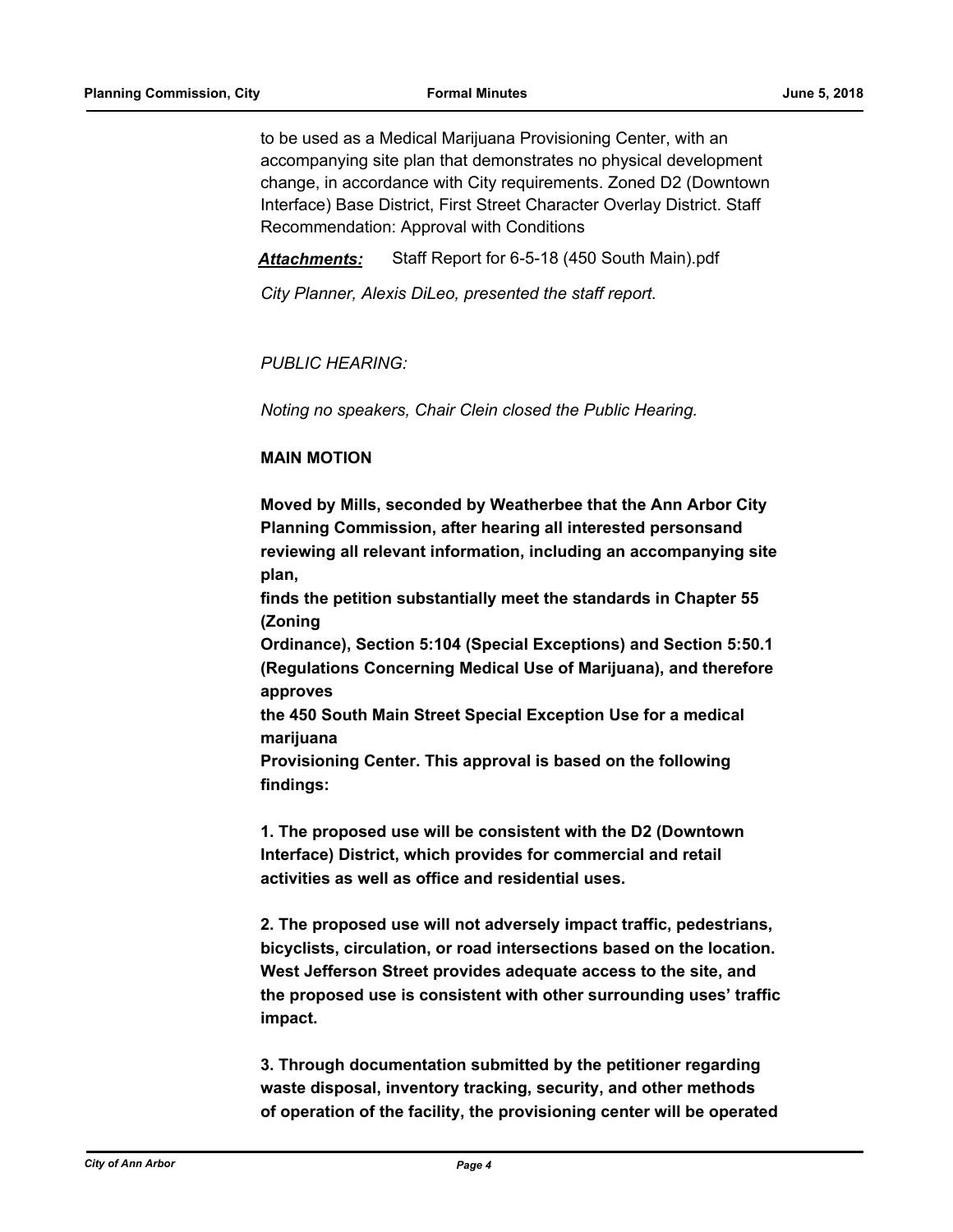**in a manner that will not have an adverse impact on the neighboring properties or area, and will not have a detrimental impact on natural features.**

**This Special Exception Use approval is based on the following conditions:**

**1. The petitioner obtaining and maintaining both a State of Michigan Medical Marijuana License and a City of Ann Arbor Medical Marijuana Permit, and providing documentation to Planning Services within three years of the City Planning Commission approval date of this petition.**

**2. The petitioner operating a medical marijuana business at this address within three years of the City Planning Commission approval date of this petition.**

**3. Submit a License Agreement Application prior to applying for a Zoning Permit and to enter into a License Agreement prior to applying for a Certificate of Occupancy to address the encroachment of the existing building in the public right-of-way. And that the Ann Arbor Planning Commission approves the attached Site Plan which demonstrates compliance with the applicable Special Exception Use standards as no physical development of the property is proposed.**

*COMMISSION DISCUSSION ON MAIN MOTION:*

*Commissioner Millls expressed concern about traffic and pedestrian safety.*

*Commissioner Weatherbee discussed the configuration of the parking lot.*

*Commissioner Briggs discussed required staff parking, and removing customer parking spaces to mitigate in and out traffic.* 

*The Petitioner explained that the parking can be rearranged.* 

*Commissioner Milshteyn described the discomfort of the small parking lot, he also expressed concern for pedestrian safety, signage, and the hours of operation. He proposed changing the hours of operation to 10:00*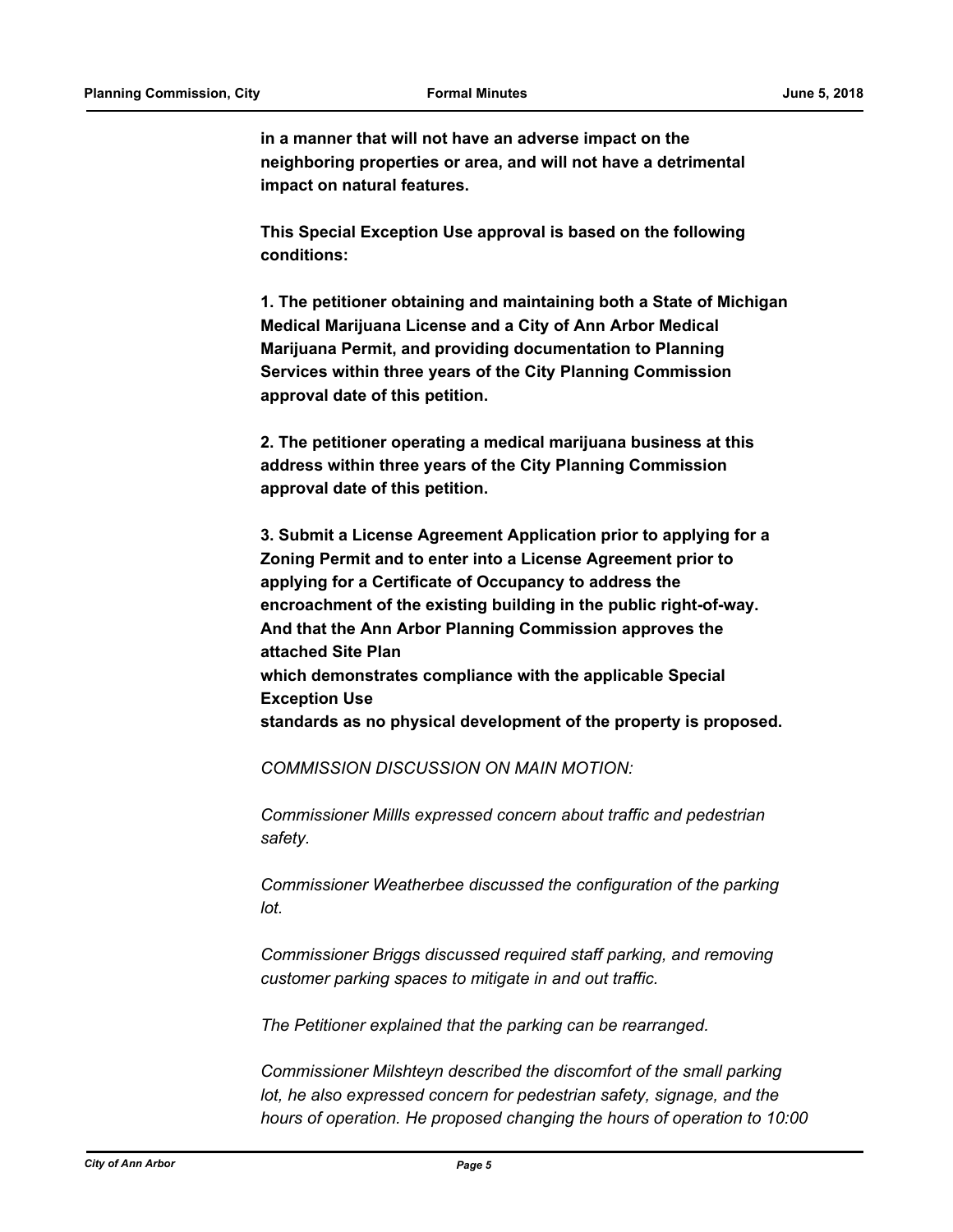*AM to 8:00 PM on weekdays and Saturday and 11:00 AM to 6:00 PM on Sundays.* 

*Commissioner Gibb-Randall expressed support for limiting the hours of operation.* 

*Commissioner Woods discussed signage as it pertains to parking.*

#### **AMENDMENT TO MAIN MOTION:**

**Moved by Briggs, seconded by Ackerman, to add the following conditions to the MAIN MOTION**

**4. Petitioner will prohibit and actively monitor and discourage customer parking on-site**

**5. The maximum extent of hours of operation 10:00 AM and 8:00 PM weekdays and Saturdays and 11:00 AM and 6 PM on Sunday.**

*COMMISSION DISCUSSION ON AMENDMENT TO MAIN MOTION:*

*None.*

## **VOTE ON AMENDMENT TO MAIN MOTION:**

**On a roll call vote, the vote was as follows with the Chair declaring the motion approved.**

Yeas: 9 - Wendy Woods, Erica Briggs, Kenneth Clein, Sarah Mills, Alex Milshteyn, Shannan Gibb-Randall, Scott Trudeau, Julie Weatherbee, and Zachary Ackerman 9 -

**Nays:** 0

### **VOTE ON MAIN MOTION**

**On a roll call vote, the vote was as follows with the Chair declaring the motion approved.** 

**The approved motion reads as follows:**

**Moved by Mills, seconded by Weatherbee that the Ann Arbor City Planning Commission, after hearing all interested personsand reviewing all relevant information, including an accompanying site**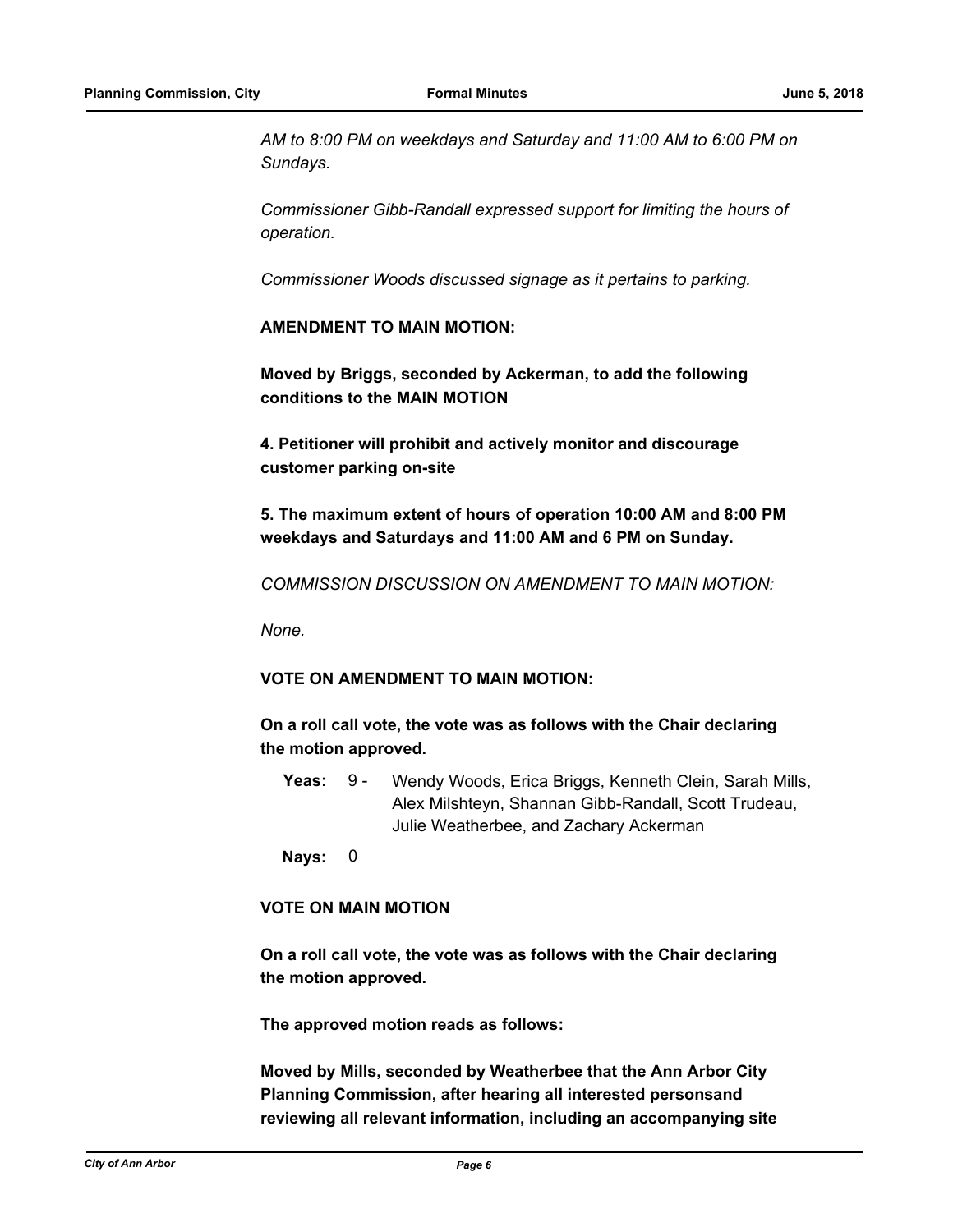#### **plan,**

**finds the petition substantially meet the standards in Chapter 55 (Zoning**

**Ordinance), Section 5:104 (Special Exceptions) and Section 5:50.1 (Regulations Concerning Medical Use of Marijuana), and therefore approves**

**the 450 South Main Street Special Exception Use for a medical marijuana**

**Provisioning Center. This approval is based on the following findings:**

**1. The proposed use will be consistent with the D2 (Downtown Interface) District, which provides for commercial and retail activities as well as office and residential uses.**

**2. The proposed use will not adversely impact traffic, pedestrians, bicyclists, circulation, or road intersections based on the location. West Jefferson Street provides adequate access to the site, and the proposed use is consistent with other surrounding uses' traffic impact.**

**3. Through documentation submitted by the petitioner regarding waste disposal, inventory tracking, security, and other methods of operation of the facility, the provisioning center will be operated in a manner that will not have an adverse impact on the neighboring properties or area, and will not have a detrimental impact on natural features.**

**This Special Exception Use approval is based on the following conditions:**

**1. The petitioner obtaining and maintaining both a State of Michigan Medical Marijuana License and a City of Ann Arbor Medical Marijuana Permit, and providing documentation to Planning Services within three years of the City Planning Commission approval date of this petition.**

**2. The petitioner operating a medical marijuana business at this address within three years of the City Planning Commission approval date of this petition.**

**3. Submit a License Agreement Application prior to applying for a Zoning Permit and to enter into a License Agreement prior to**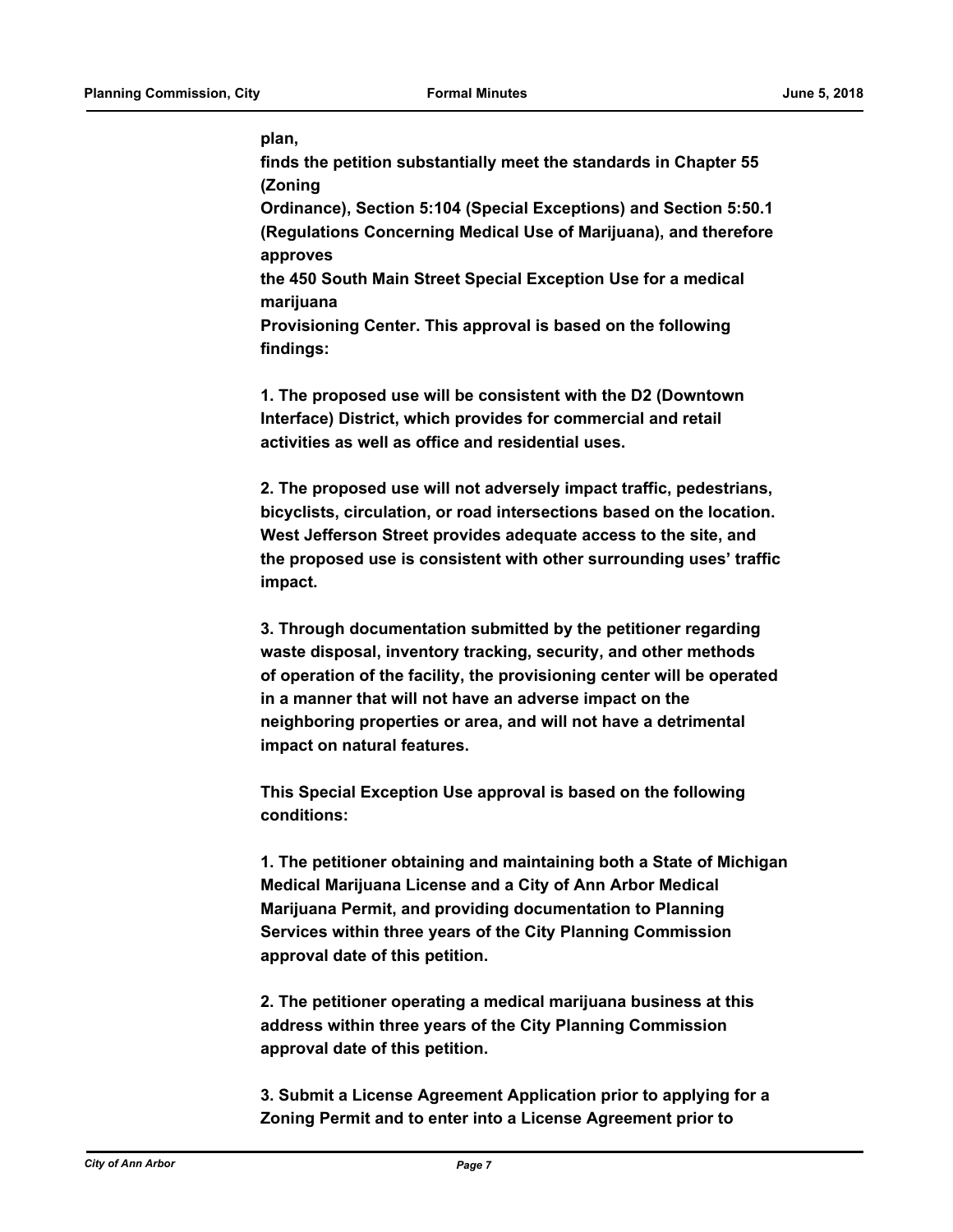**applying for a Certificate of Occupancy to address the encroachment of the existing building in the public right-of-way. And that the Ann Arbor Planning Commission approves the attached Site Plan which demonstrates compliance with the applicable Special Exception Use standards as no physical development of the property is proposed.**

**4. Petitioner will prohibit,actively monitor, and discourage customer parking on-site.**

# **5. The maximum extent of hours of operation are 10:00 AM to 8:00 PM weekdays and Saturdays and 11:00 AM to 6 PM on Sunday.**

Yeas: 9 - Wendy Woods, Erica Briggs, Kenneth Clein, Sarah Mills, Alex Milshteyn, Shannan Gibb-Randall, Scott Trudeau, Julie Weatherbee, and Zachary Ackerman 9 -

**Nays:** 0

# **9-b [18-0992](http://a2gov.legistar.com/gateway.aspx?M=L&ID=20602)** 1140 Broadway Offer of Conditions to C1A/R (Campus

Business/Residential) Zoning Designation for City Council Approval - The owner and developer of this 6.5-acre site offers additional conditions to be placed on the zoning designation of the site - to develop the approved 1140 Broadway Planned Project Site Plan (including any approved administrative amendments) and to further restrict the maximum height limitations. This action is considered a rezoning application from C1A/R with Conditions to C1A/R with Conditions [Amended]. Staff Recommendation: Acceptance

*Attachments:* Planning Staff Report 6-5-18 (Additional Conditions).pdf

*DiLeo presented the Staff Report.* 

*PUBLIC HEARING:*

*Phil Stoll, 1314 Broadway Street, Ann Arbor, discussed the previously approved conditional zoning. He explained that approving the current request would be going against the City's Zoning Code.* 

*Laura Strowe, representing the Broadway Area Neighborhood Association, expressed general disatisfaction for the proposed projects associated with 1140 Broadway. She explained that with this development, the neighborhood will experience all negative aspects of being downtown, without any of the benefits.*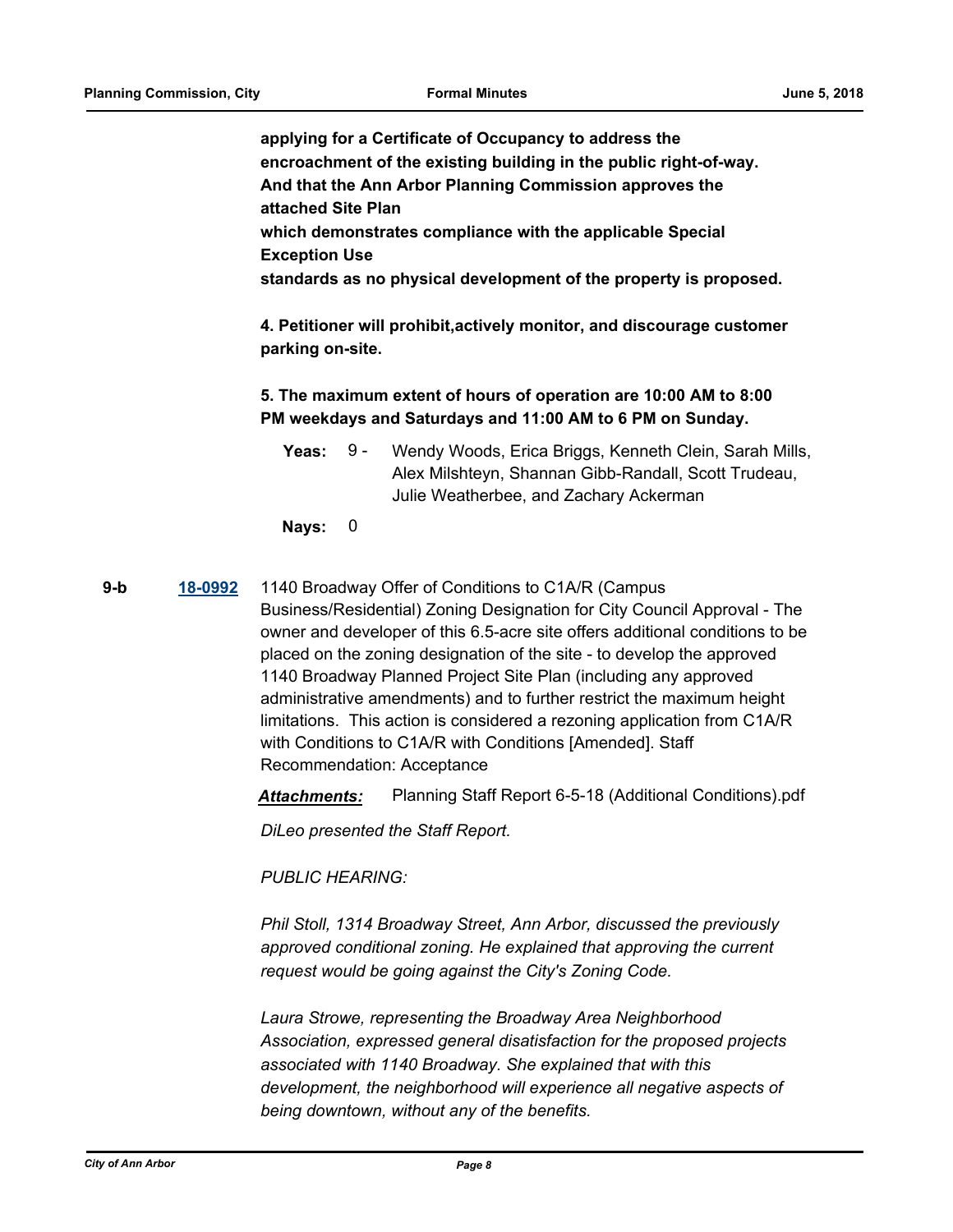*Mary Underwood, representing a Neighborhood Association on Traver Street. She explained that the neighborhood does not approve of the proposed project at 1140 Broadway Street or any of the associated projects.* 

*Glenn Heiber, explained that although he did speak at the previous hearing, he is envoking MCL 123.3503 Section three.*

*Chair Clein inquired about the code section referenced by Heiber.* 

*Heiber explained that MCL 123.3503 Section three is a section of the Zoning Enabling Act that references due process. He explained that there was no appropriate notice of the meeting, and no legal reason to exclude his offerings. He explained that he also is permitted time to speak under the Americans with Disabilities Act (ADA). Additionally, he explained that the rezoning is illegal, and that Brett Lenart the Planning Manager is the source. Heiber explained that the community is not in*  favor of the project. He explained that the larger picture needs to be seen, *he referenced Donald Trump and Russia.* 

*Seeing no further speakers, Chair Clein closed the Public Hearing.*

**Moved by Mills, seconded by Trudeau, that the The Ann Arbor City Planning Commission hereby recommends that the Mayor and City Council accept the offer for a new condition to tie development in the C1A/R With Conditions district to the 1140 Broadway Planned Project Site Plan and revise the height limit condition by approving the amendment to the Conditional Zoning Statement of Conditions.**

#### *COMMISSION DISCUSSION:*

*Ackerman spoke regarding the role of staff, that they do their role professionally and to the benefit of the public every day. Ackerman anticipates supporting this motion. He explained that that he does wish the rezoning was included in the original petition, but he is glad to see it now.* 

*Mills agreed with Ackerman, and explained that she understands that members of the community are not happy with the reccomendation that Planning Commission made to the City Council regarding the project. She also inquired about the reasoning behind seeking the rezoning.* 

*Ron Mucha, representing the petitioner, explained that the request for*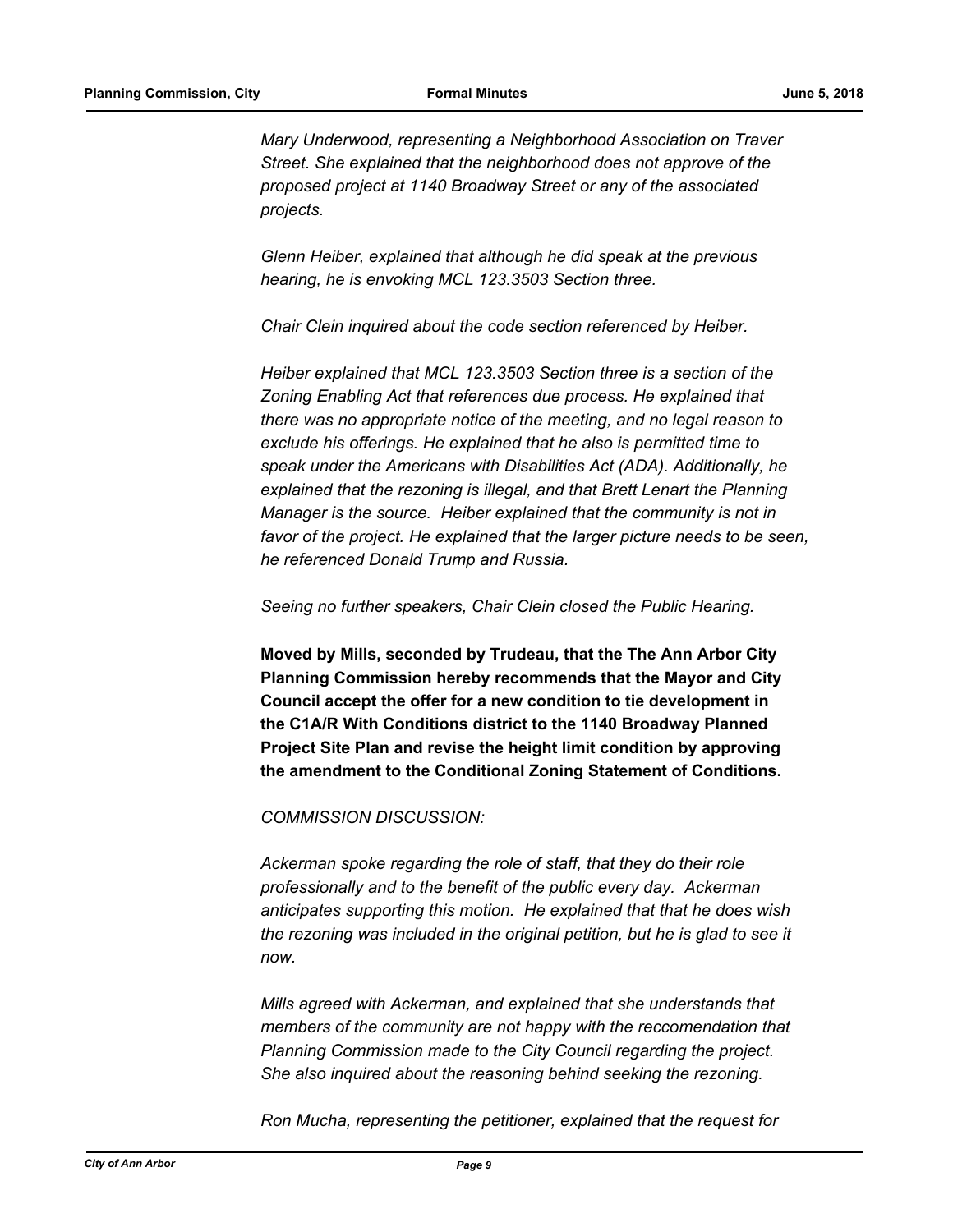*rezoning is an indication of commitment to the plan that was presented, and that they want to make the offer.* 

*Mills explained that she does not see a down side to the rezoning.* 

*Commissioner Briggs explained that she was not initially in favor of the plan, however she intends to support the rezoning because it will protect the community.* 

*Chair Clein explained that he agrees with Mills and Briggs.*

**On a roll call vote, the vote was as follows, with the Chair declaring the motion approved.**

- Yeas: 9 Wendy Woods, Erica Briggs, Kenneth Clein, Sarah Mills, Alex Milshteyn, Shannan Gibb-Randall, Scott Trudeau, Julie Weatherbee, and Zachary Ackerman  $9 -$
- **Nays:** 0

# **10 REGULAR BUSINESS - Staff Report, Public Hearing and Commission Discussion of Each Item**

(If an agenda item is tabled, it will most likely be rescheduled to a future date. If you would like to be notified when a tabled agenda item will appear on a future agenda, please provide your email address on the form provided on the front table at the meeting. You may also call Planning and Development Services at 734-794-6265 during office hours to obtain additional information about the review schedule or visit the Planning page on the City's website (www.a2gov.org).)

(Public Hearings: Individuals may speak for three minutes. The first person who is the official representative of an organized group or who is representing the petitioner may speak for five minutes; additional representatives may speak for three minutes. Please state your name and address for the record.)

(Comments about a proposed project are most constructive when they relate to: (1) City Code requirements and land use regulations, (2) consistency with the City Master Plan, or (3) additional information about the area around the petitioner's property and the extent to which a proposed project may positively or negatively affect the area.)

**10-a [18-0993](http://a2gov.legistar.com/gateway.aspx?M=L&ID=20603)** Concordia University Athletic Track and Field Reconstruction Site Plan and Special Exception Use for City Planning Commission Approval - The petitioner proposes to replace the existing track with a new track and a new artificial turf infield and install concrete pads for discus, hammer, and shotput areas. The existing press-box is proposed to be relocated. The existing shed near Earhart Road is proposed to be removed. Areas for high jump, long jump, triple jump, and pole vault will also be provided. A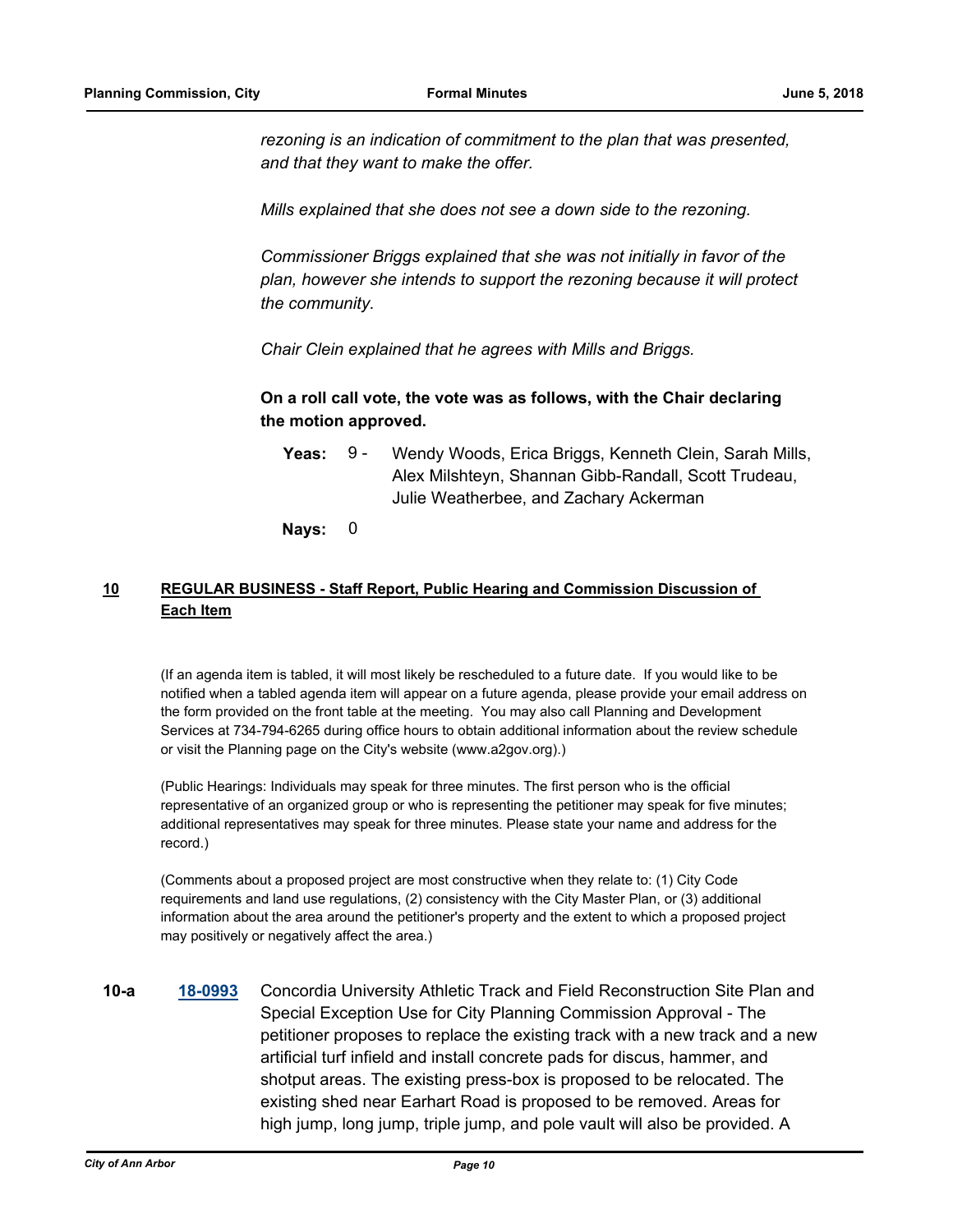new concrete pad for movable bleachers will be installed. Special Exception Use approval from the Planning Commission is required when development is proposed for a private university use in a Single-Family Residential zoning district. The 80.63-acre site is located at 4090 Geddes Avenue and zoned R1B (Single-Family Dwelling). Staff Recommendation: Approval

Attachments: Concordia Staff Report for June 5 2018 CPC.pdf, 4090 Geddes Rd Aerial Map.pdf, 4090 Geddes Rd Zoning Map.pdf

*DiLeo presented the Staff Report.*

*PUBLIC HEARING:*

*Seeing no speakers, Chair Clein closed the Public Hearing.*

**Moved by Ackerman, seconded by Woods, that the Ann Arbor City Planning Commission, after hearing all interested persons and reviewing all relevant information, finds the petition to substantially meet the standards in Chapter 55 (Zoning Ordinance), Section 5:104 (Special Exceptions), and therefore, approves the Concordia University Special Exception Use for expansion of the track and field complex as part of a private college use.**

*COMMISSION DISCUSSION:*

*Ackerman inquired about plans for additional improvements.* 

*The petitioner answered that there are no plans at this time.* 

*Commissioner Gibb-Randall explained that she believes that roundabouts function well for cyclists and pedestrians.*

**On a roll call vote, the vote was as follows with the Chair declaring the motion approved.**

Yeas: 9 - Wendy Woods, Erica Briggs, Kenneth Clein, Sarah Mills, Alex Milshteyn, Shannan Gibb-Randall, Scott Trudeau, Julie Weatherbee, and Zachary Ackerman 9 -

**Nays:** 0

**10-b [18-0994](http://a2gov.legistar.com/gateway.aspx?M=L&ID=20604)** 3152 Packard Road Special Exception Use Permit and Site Plan for City Planning Commission Approval - A request to allow the existing space at 3152 Packard Road to be used as a Medical Marijuana Provisioning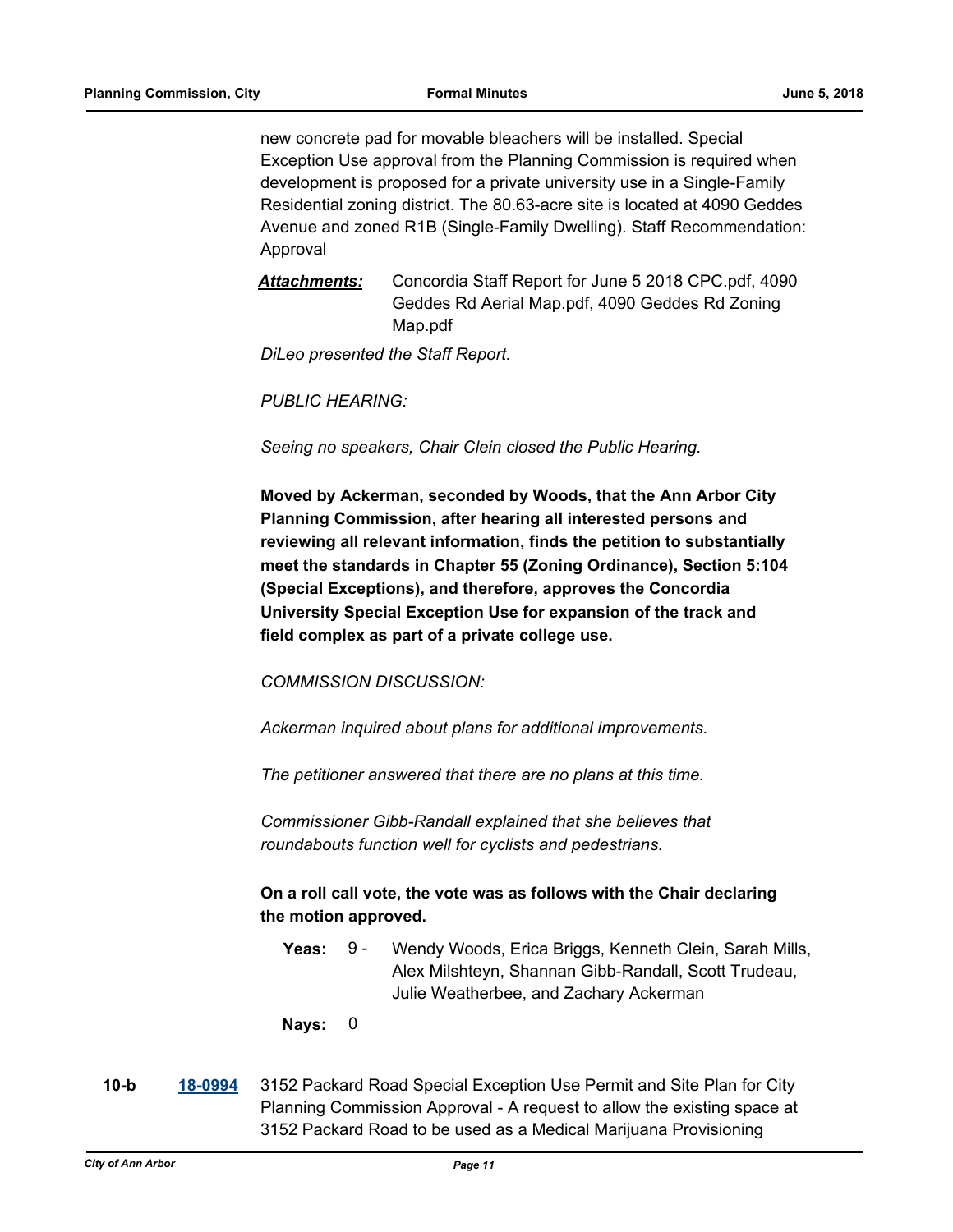Center by issuance of a Special Exception Use Permit, with an accompanying site plan that demonstrates no physical development change, in accordance with City requirements. The 0.16-acre site is zoned C2B (Business Service). Staff Recommendation: Approval with Conditions

*Attachments:* 3152 Packard SEU Staff Report 060118.pdf, 3152 Packard SEU Updated Attachments 060118.pdf

*City Planner, Jill Thacher, presented the Staff Report.* 

# *PUBLIC HEARING:*

*Travis Copenhaver, 602 Briarwood Court, Ann Arbor, Attorney with Cannabis Legal Group, explained that he is speaking as a citizen of Ann Arbor. He explained that he has lived and worked in Ann Arbor for several years. He also explained that he has provided legal services to some of the Cannabis businesses in the city, and that is he aware of the businesses in the City, he explained that he has never seen any evidence of 3152 Packard being open for operation prior to application. He explained that it is his hope that the Commission and Staff look at the history to show that.* 

*Drew Romeo, 520 Main Street, Royal Oak, MI, he explained that he has been part owner of a building for two years that is near to the 3152 Packard Center, he explained that the City of Ann Arbor has been excellent to work with. He explained that other centers have opened in the mean time.* 

*Hongmei DeLosh, owner of Mary's Bilingual Pre-School, explained that she is against the proposal, and that she needs to stand up for what is right for the children. She further explained that she is licensed for children ages 0-12, which includes after-school programs. She explained that the the provisioning center is 390 feet from the pre-school. She explained that many parents have expressed concern regarding safety. She encouraged the Commission to deny the request.* 

*Sal Ali, 3033 Turnberry Lane, Ann Arbor, expressed support for the center, explaining that he is a patient. He shared that it is not a problem for his family.* 

*Kelly Walkovich, 3505 Sturbridge Ct, Ann Arbor, explained that she is a Pediatric Oncologist at the University of Michigan, explained that provisioning centers must not be located within 1,000 feet from K-12 schools. She explained that she believes that toddlers are more important from a safety perspective than pedestrians and vehicles. She*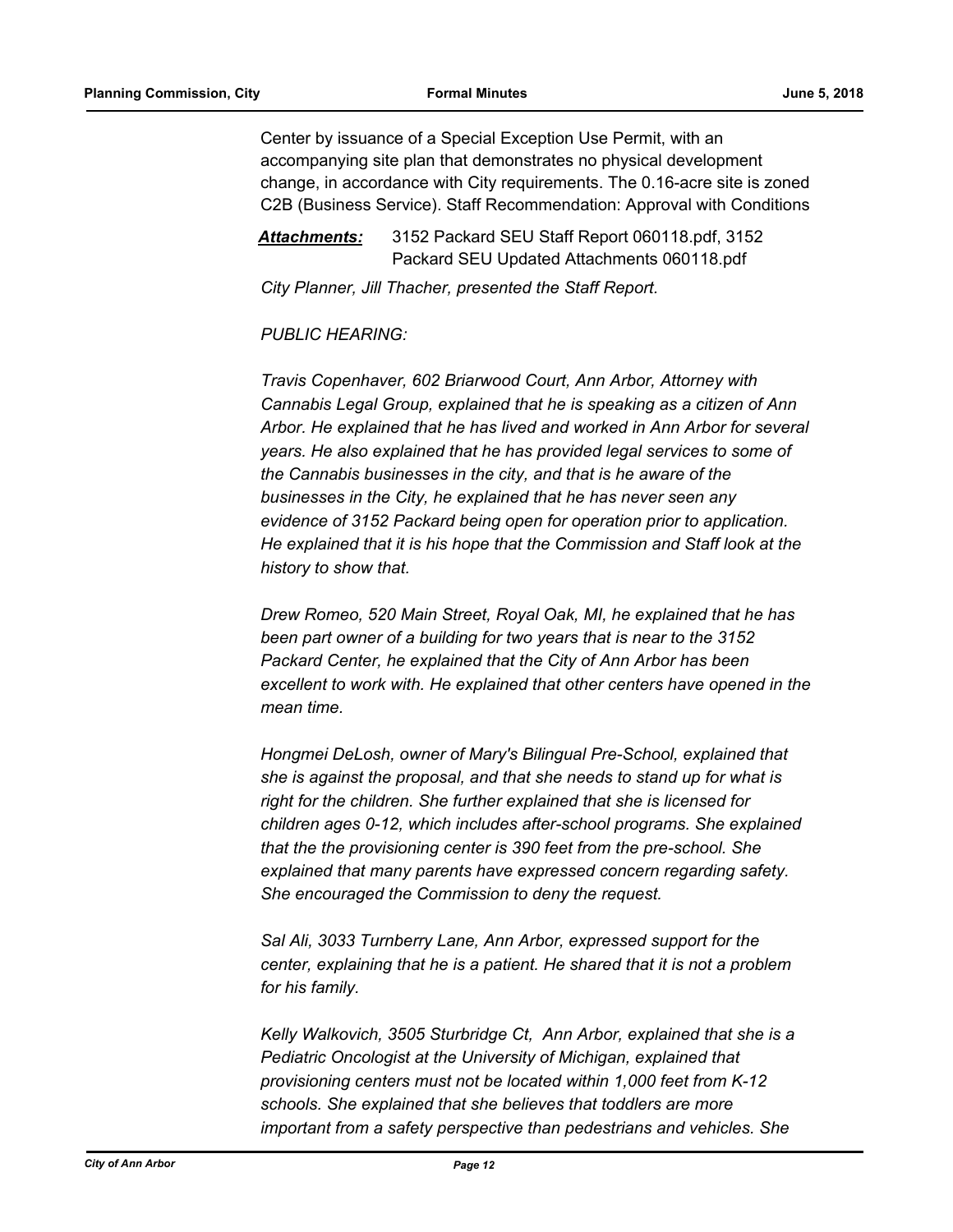*also discussed research on concerns with interactions between marijuana and preschoolers. She urged the Commission to deny the request.* 

*Craig Arnoff, Cannabis Legal Group, provided background on the actions taken by several provisioning centers within the City. He explained that the provisioning centers that were operating illegally should not have been allowed to be granted the opportunity for early application.* 

*Tisha Montague, explained that her mother is the owner of Huron View, and explained that she has lived in the community for her entire life, and that the provisioning center is helping the community, she explained that the center is self funded. She explained that the gentlemen who spoke previously against the center have lost twice in court. She explained that they have followed the proper procedure and urged the Commission to approve the request.* 

*Lusy Hasan, owner of the nearby Meat Market, explained that she has no problems with the provisioning center and stated that they are private and responsible.* 

*Steven Kaye, Cannabis Legal Group, explained that the City has not acted correctly, and that there is no record of Huron View being open on December first. He encouraged the Commission to look into the issue.* 

*Seeing no further speakers, Chair Clein closed the Public Hearing.*

**Moved by Mills, seconded by Gibb-Randall that the Ann Arbor City Planning Commission, after hearing all interested persons and reviewing all relevant information, including an accompanying site plan, finds the petition substantially meet the standards in Chapter 55 (Zoning Ordinance), Section 5:104 (Special Exceptions) and Section 5:50.1 (Regulations Concerning Medical Use of Marijuana), and therefore approves the 3152 Packard Special Exception Use for a medical marijuana Provisioning Center. This approval is based on the following findings:**

**1. The proposed use will be consistent with the C2B Business Service**

**District, which provides for commercial activities including retail**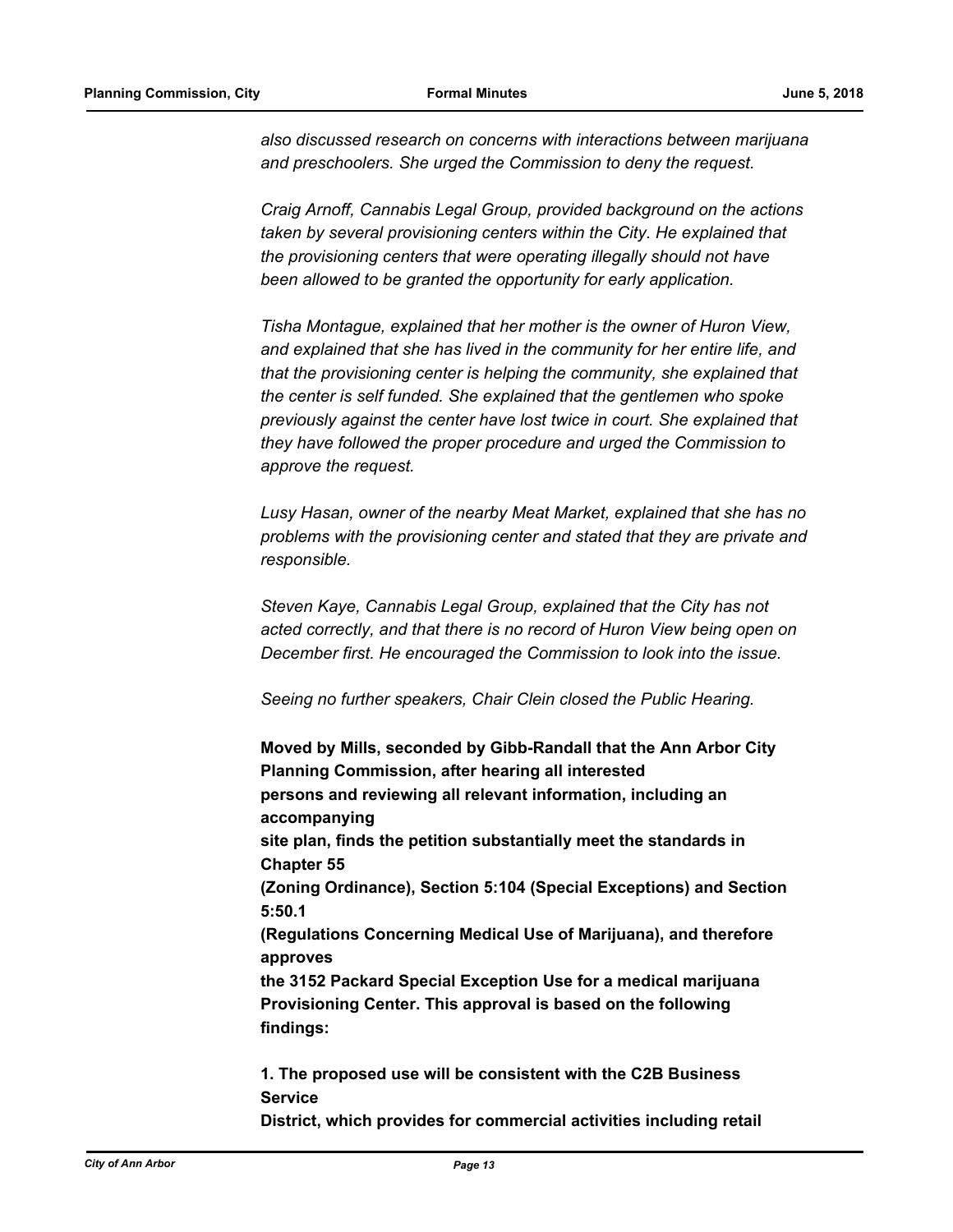**establishments, offices, and personal services.**

**2. The proposed use will not adversely impact traffic, pedestrians, bicyclists, circulation, or road intersections based on the location. Packard Road provides access to the site, and the proposed use is consistent with other surrounding uses' traffic impact.**

**3. Through documentation submitted by the petitioner regarding waste**

**disposal, inventory tracking, security, and other methods of operation**

**of the facility, the provisioning center will be operated in a manner that**

**will not have an adverse impact on the neighboring properties or area,**

**and will not have a detrimental impact on natural features.**

**This Special Exception Use approval is based on the following conditions:**

**1. The petitioner obtaining and maintaining both a State of Michigan Medical Marijuana License and a City of Ann Arbor Medical Marijuana Permit, and providing documentation to Planning Services**

**within three years of the City Planning Commission approval date of this petition.**

**2. The petitioner operating a medical marijuana business at this address within three years of the City Planning Commission approval date of this petition.**

**3. The special exception use may occupy no more than 1,150 square feet of the entire building.**

**4. The petitioner will install a minimum of one class B bicycle parking space behind the building. The parking space must be installed by June 30, 2018.**

**And that the Ann Arbor Planning Commission approves the attached**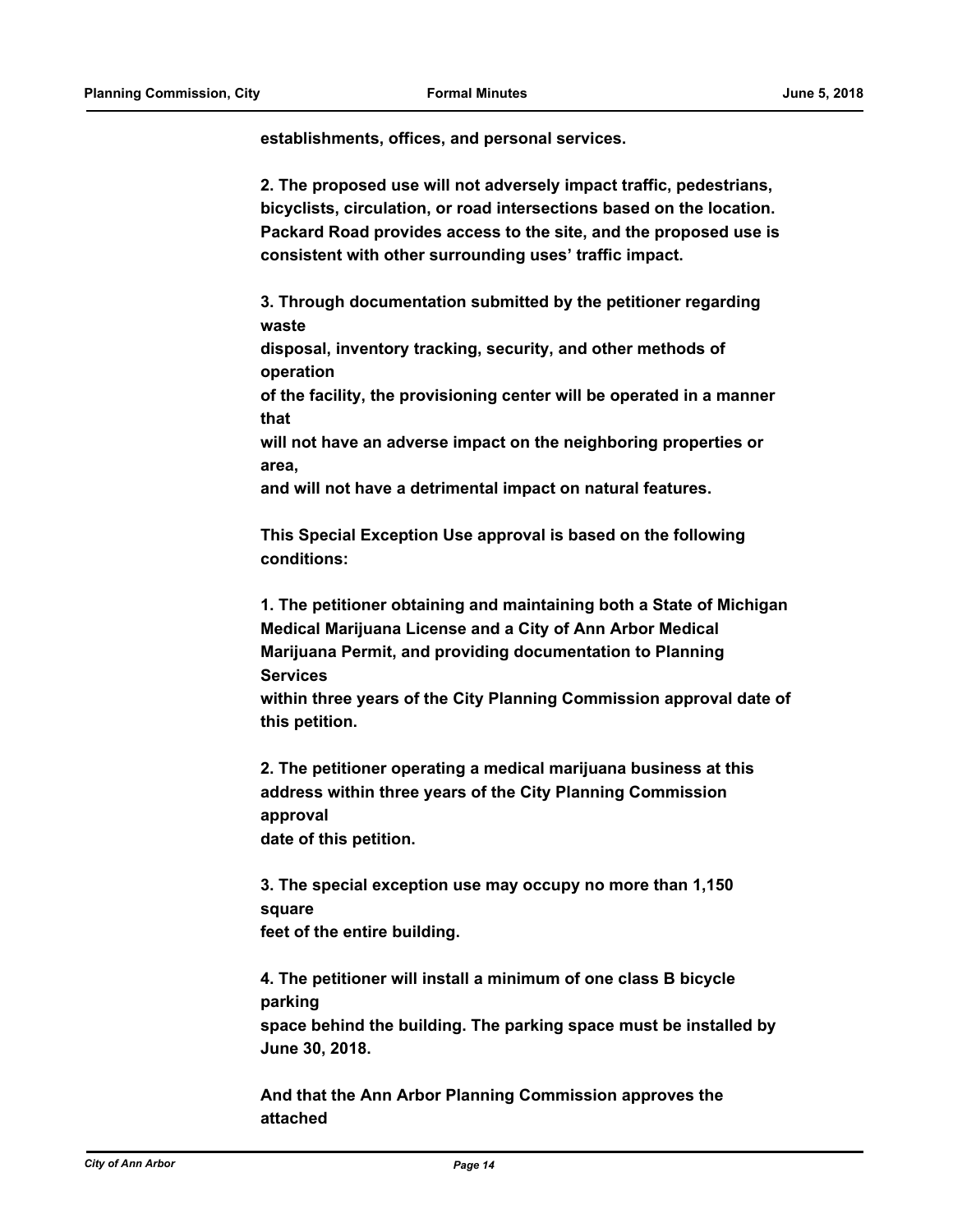**Site Plan which demonstrates compliance with the applicable Special Exception Use standards as no physical development of the property is proposed.**

*COMMISSION DISCUSSION:*

*Lenart explained that City Council approved a list of provisioning centers, which directed City Planning Staff to develop an attestation to the State of Michigan. At that time, the state of Michigan was considering how to handle provisioning centers that might have been operating prior. The State of Michigan then provided a framework that allowed cities to recognize and provide an acknowledgement of their eligibility for the provisioning centers. Planning Commission did not make that list, Planning Staff created the list and City Council chose to enact the list, 3152 Packard Road was on that list.* 

*Chair Clein inquired about the operation history at 3152 Packard Road.*

*Lenart explained that the facility at 3152 Packard Road was on a list the City Staff reccomended that City Council not approve, and City Council chose to approve it.* 

*Commissioner Milshteyn inquired if any provisioning centers had Certificates of Occupancy prior to the new licenseing laws.* 

*Lenart answered, no.* 

*Milshteyn discussed the consideration of the nearby preschool and daycare as a school.* 

*Lenart explained that the 1000 foot radius is applied to K-12 schools and preschools and daycares are not considered.* 

*Woods, Mills, and Clein continued to discuss the preschools and daycares as they relate to being considered K-12 schools.* 

*Weatherbee pointed out that the Commission has previously approved provisioning centers that are within a 1000 foot proximity to daycares.* 

*Ackerman requested evaulation of the nearby daycare as it relates to being a K-12 school by the City Attorney's office.*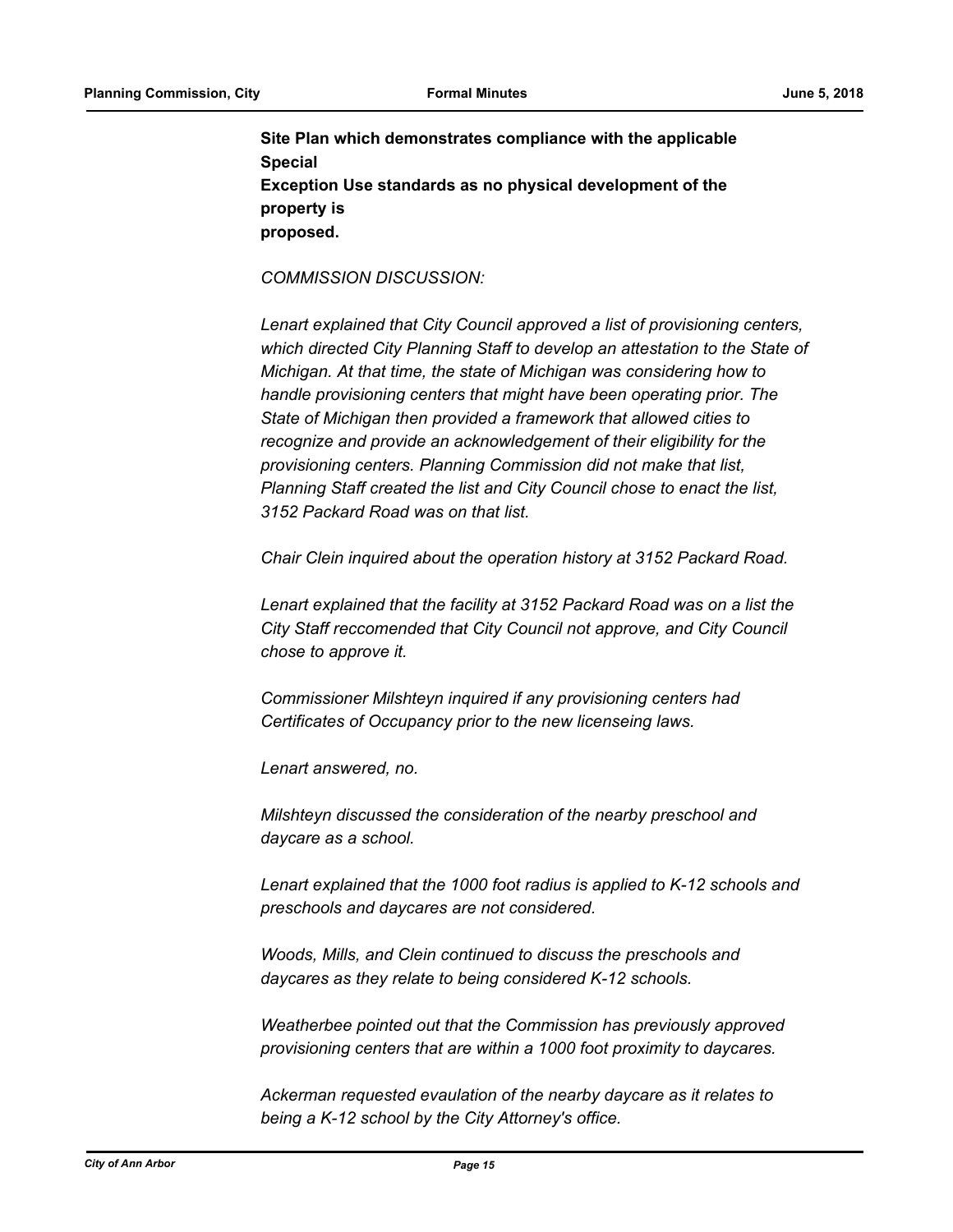*Commissioner Briggs inquired about the licensing for age groups for pre-schools. She also discussed the history of the status of the provisioning center at 3152 Packard Road.* 

*Clein and Ackerman discussed the radius buffers for provisioning centers in the city.*

**Moved by Ackerman, seconded by Milshteyn to postpone decision to the June 19, 2018 Planning Commission meeting.**

*COMMISSION DISCUSSION ON MOTION TO POSTPONE:*

*Mills discussed the conditions in the motion as they relate to the provisioning center operating in a multi-tenant building.* 

*Christina Montague, owner of the provisioning center at 3152 Packard Road, explained that the center is discrete and community oriented. She explained partnerships between her provisioning cener and the local Veteran's Hosptial, she explained her experience being part of the state legislative process for medical marijuana. She also explained that she was a Social Worker in Ann Arbor until she was diagnosed with cancer. She explained that she has done everything with the City correctly, and that her center has been visited by the City as well as the State Police.*

# **VOTE ON MOTION TO POSTPONE:**

**On a voice vote, the vote was as follows, with the Chair declaring the motion approved.**

- Yeas: 8 Wendy Woods, Erica Briggs, Sarah Mills, Alex Milshteyn, Shannan Gibb-Randall, Scott Trudeau, Julie Weatherbee, and Zachary Ackerman 8 -
- **Nays:** 1 Kenneth Clein

**10-c [18-0995](http://a2gov.legistar.com/gateway.aspx?M=L&ID=20605)** 702 S Main Street Special Exception Use Permit and Site Plan for City Planning Commission Approval - A request to allow the existing space at 702 S Main Street to be used as a Medical Marijuana Provisioning Center by issuance of a Special Exception Use Permit, with an accompanying site plan that demonstrates no physical development change, in accordance with City requirements. The 0.30-acre site is zoned C1 (Local Business). Staff Recommendation: Approval with Conditions

*Attachments:* 702 South Main Staff Report LATEST for 6-5-18.pdf, 702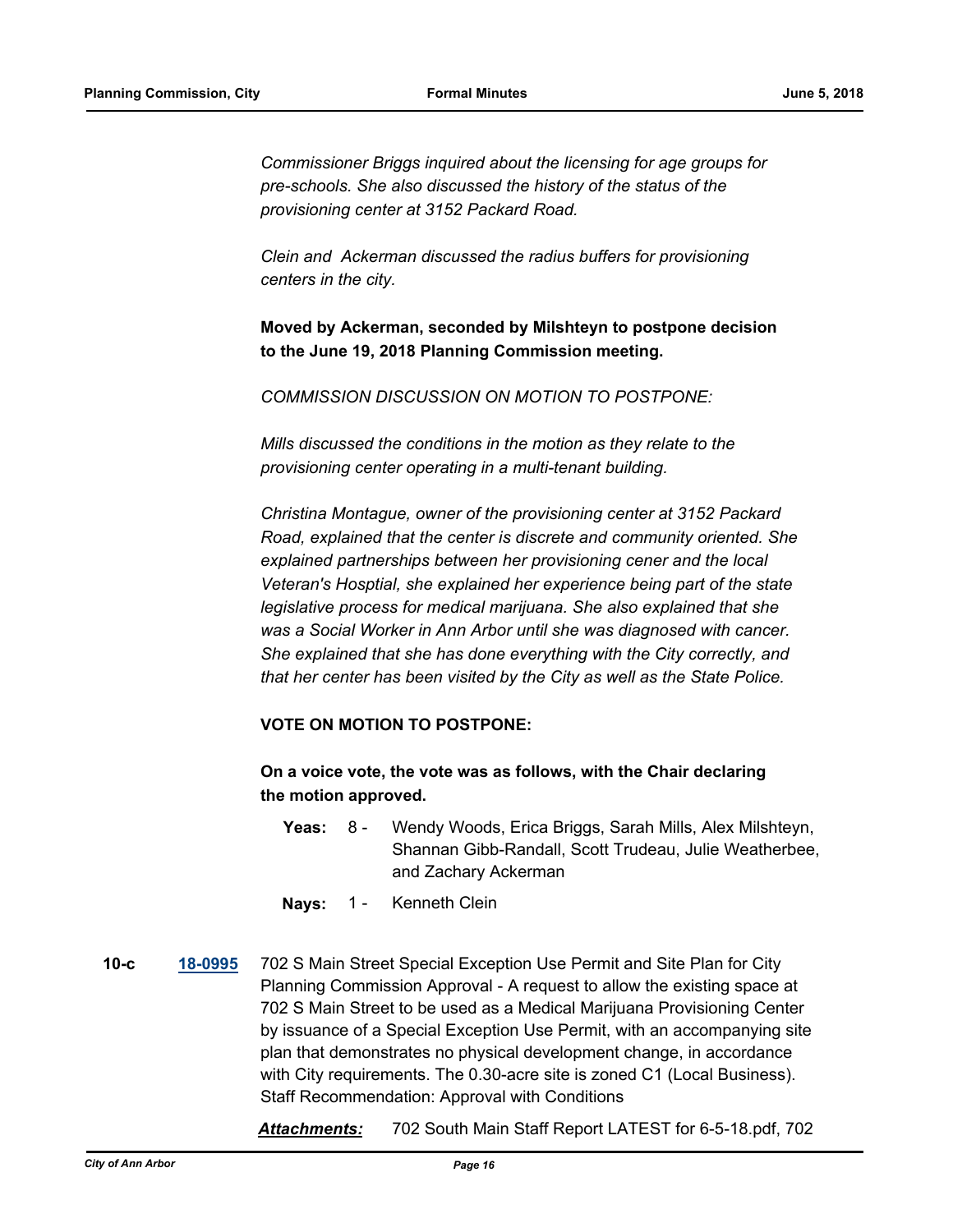S Main St Aerial Map.pdf, 702 S Main St Zoning Map.pdf, 702 S. Main Provisioning Center/School Locator Map.pdf

*Thacher presented the Staff Report.*

*PUBLIC HEARING:*

*Seeing no speakers, Chair Clein closed the Public Hearing.*

**Moved by Mills, seconded by Ackerman that the Ann Arbor City Planning Commission, after hearing all interested persons and reviewing all relevant information, including an accompanying site plan, finds the petition to substantially meet the standards in Chapter 55 (Zoning Ordinance), Section 5:104 (Special Exceptions) and Section 5:50.1 (Regulations Concerning Medical Use of Marijuana), and therefore approves the 702 South Main Street Special Exception Use for a Medical Marijuana Provisioning Center. This approval is based on the following findings:**

**1. The proposed use will be consistent with the C1 (Local Business) District, which allows for commercial, office and residential uses.**

**2. The proposed use will not adversely impact traffic, pedestrians, bicyclists, circulation, or road intersections based on the location. South Main Street and West Mosley Street provide access to the site, and the proposed use is consistent with other surrounding uses.**

**3. Through documentation submitted by the petitioner regarding waste disposal, inventory tracking, security, and other methods of operation of the facility, the provisioning center will be operated in a manner that will not have an adverse impact on the neighboring properties or area, and will not have a detrimental impact on natural features.**

**This Special Exception Use approval is based on the following conditions:**

**1. The petitioner obtaining and maintaining both a State of Michigan Medical Marijuana License and a City of Ann Arbor Medical Marijuana Permit, and providing documentation to Planning Services within three years of the City Planning Commission approval date of this petition.**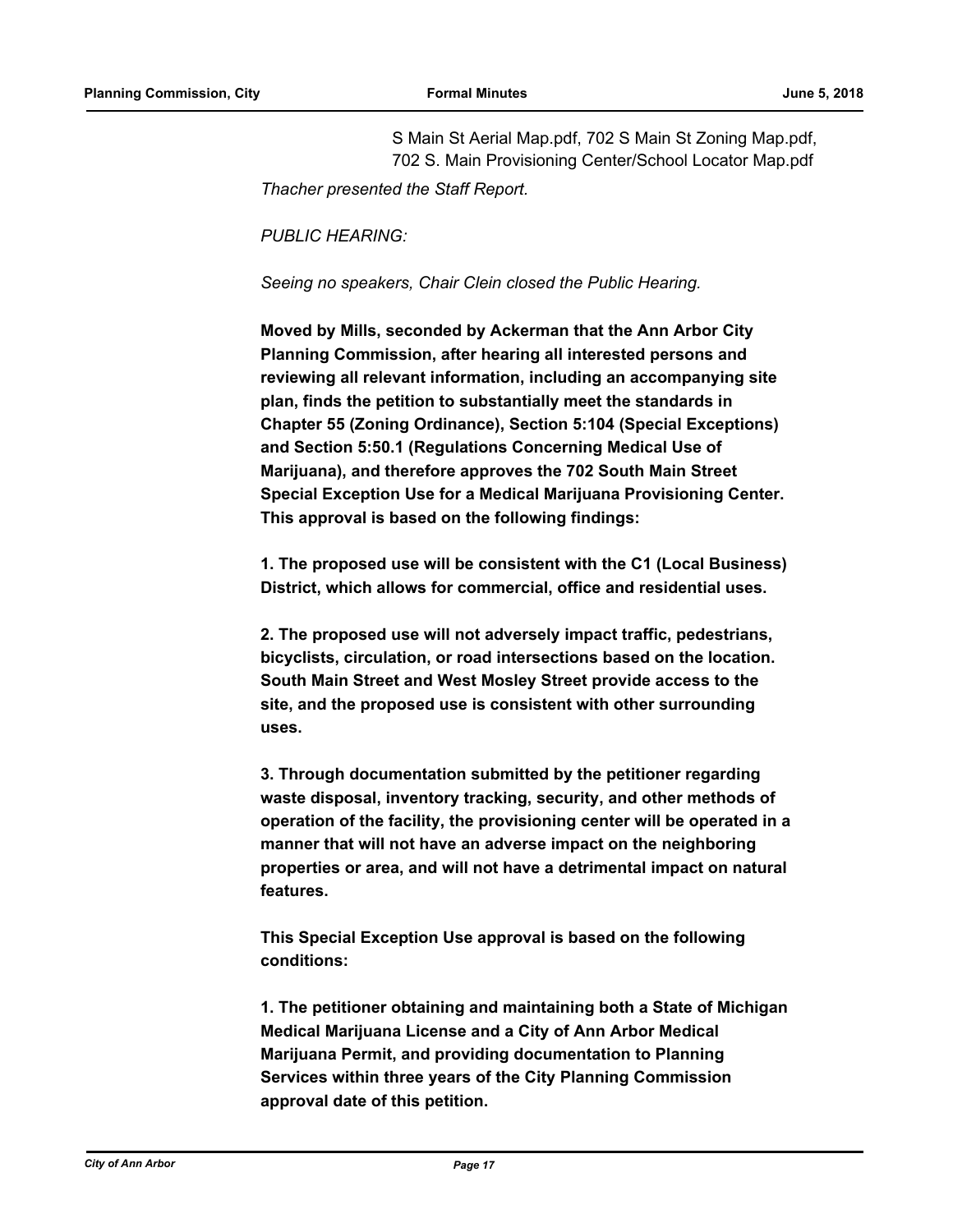**2. The petitioner operating a medical marijuana business at this address within three years of the City Planning Commission approval date of this petition.**

**3. The special exception use may only occupy the current 5,382 square feet of 702 South Main Street.**

**4. Approval of the Special Exception Use is subject to the petitioner providing site improvements as shown on the site plan including new bicycle parking and relocating a barrier free parking space. And that the Ann Arbor Planning Commission approves the attached Site Plan which demonstrates compliance with the applicable Special Exception Use standards as no physical development of the property is proposed.**

*COMMISSION DISCUSSION:*

*Gibb-Randall discussed landscaping and waste disposal.*

*The petitioner explained the waste disposal methods as required by the State of Michigan.* 

*Woods discused the entrances of the building.* 

*Weatherbee discussed the provisioning center's occupied space.*

**AMENDMENT TO MAIN MOTION:**

**Moved by Weatherbee, seconded by Woods, to amend conditions three and four of the Main Motion to read as follows:**

**3. The special exception use may only occupy 2,2000 square feet of 702 South Main Street.**

**4. Approval of the Special Exception Use is subject to the petitioner providing site improvements as shown on the site plan including bumper blocks, new bicycle parking, and relocating a barrier free parking space.**

*COMMISSION DISCUSSION ON AMENDMENT I TO MAIN MOTION:*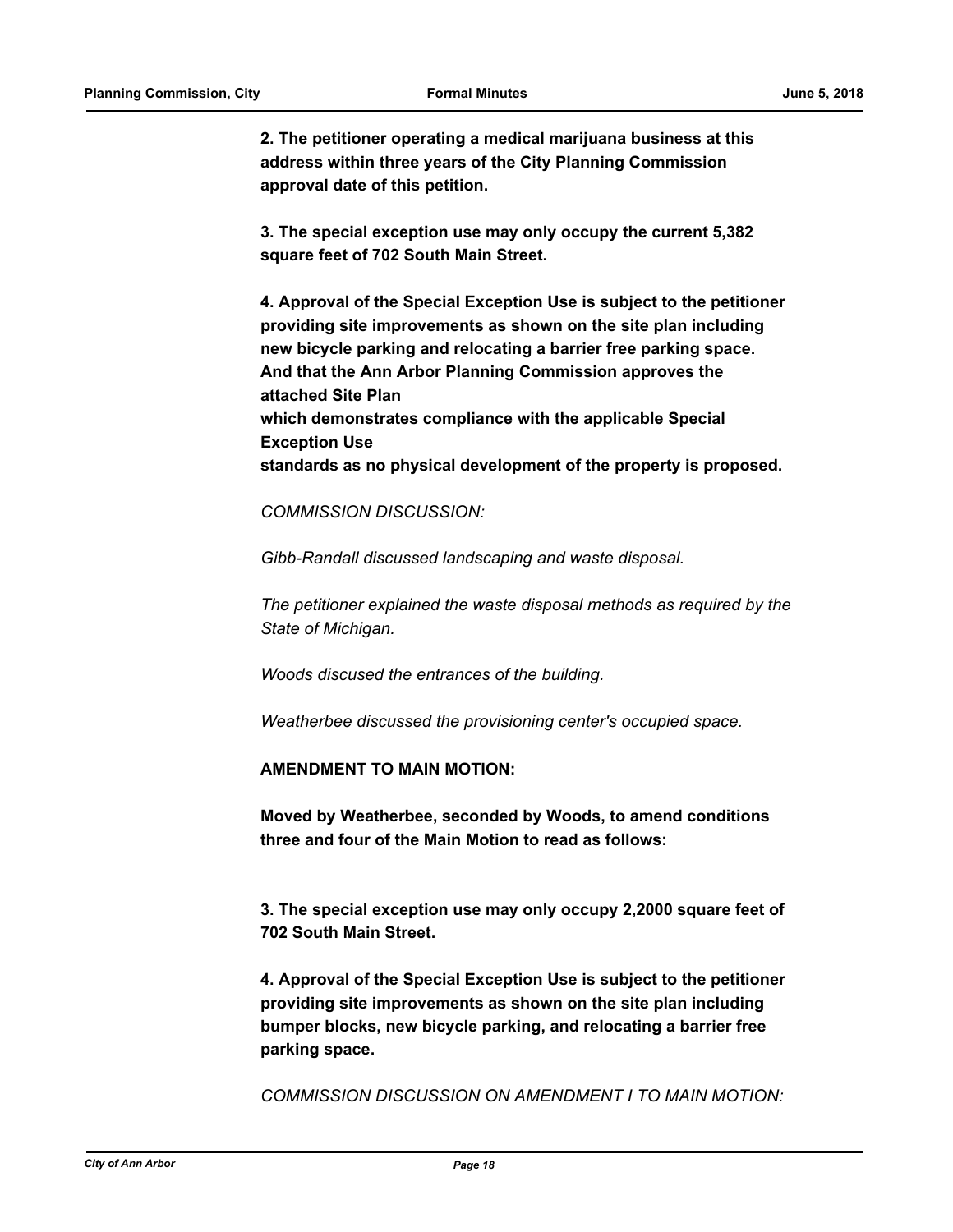*The Commission discussed the hours of operation.*

#### **VOTE ON AMENDMENT I TO MAIN MOTION:**

**On a roll call vote, the vote was as follows, with the Chair declaring the motion approved.**

Yeas: 9 - Wendy Woods, Erica Briggs, Kenneth Clein, Sarah Mills, Alex Milshteyn, Shannan Gibb-Randall, Scott Trudeau, Julie Weatherbee, and Zachary Ackerman 9 -

**Nays:** 0

#### **AMENDMENT II TO MAIN MOTION:**

**Moved by Woods, seconded by Milshteyn to restrict the Sunday hours of operation to 10:00 AM to 6:00 PM**

*DISCUSSION ON MOTION II OF MAIN MOTION:*

*The Commission discussed the time limit.*

*The petitioner would like to keep the hours as proposed.*

# **VOTE ON AMENDMENT II TO MAIN MOTION:**

**On a voice vote, the vote was as follows, with the Chair declaring the motion denied.**

- Yeas: 4 Wendy Woods, Alex Milshteyn, Shannan Gibb-Randall, and Zachary Ackerman  $4 -$
- Nays: 5 Erica Briggs, Kenneth Clein, Sarah Mills, Scott Trudeau, and Julie Weatherbee  $5 -$

## **VOTE ON MAIN MOTION AS AMENDED:**

**On a roll call vote, the vote was as follows with the Chair declaring the motion approved.** 

**AMENDED MOTION READS AS FOLLOWS:**

**The Ann Arbor City Planning Commission, after hearing all interested persons and reviewing all relevant information, including**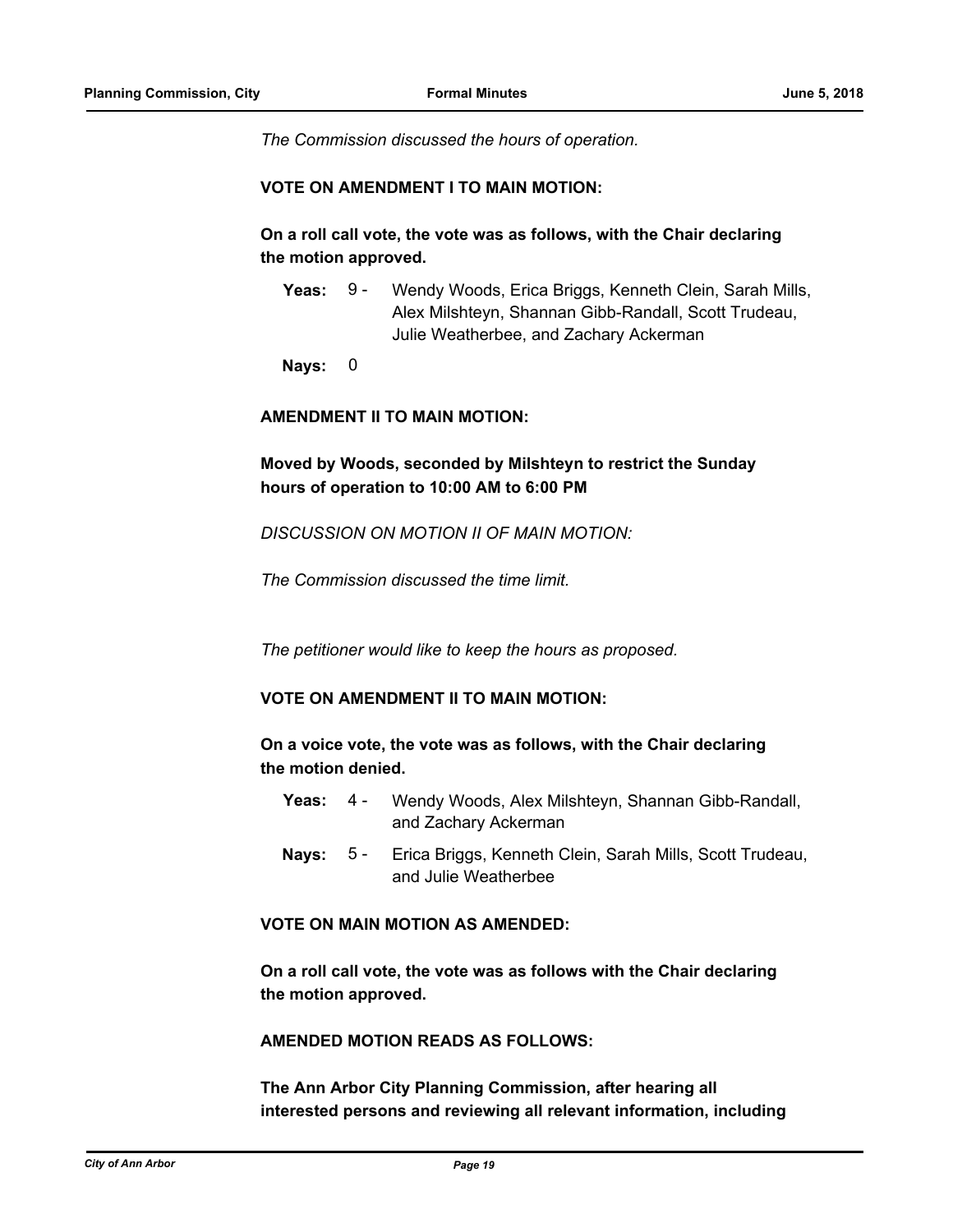**an accompanying site plan, finds the petition to substantially meet the standards in Chapter 55 (Zoning Ordinance), Section 5:104 (Special Exceptions) and Section 5:50.1 (Regulations Concerning Medical Use of Marijuana), and therefore approves the 702 South Main Street Special Exception Use for a Medical Marijuana Provisioning Center. This approval is based on the following findings:**

**1. The proposed use will be consistent with the C1 (Local Business) District, which allows for commercial, office and residential uses.**

**2. The proposed use will not adversely impact traffic, pedestrians, bicyclists, circulation, or road intersections based on the location. South Main Street and West Mosley Street provide access to the site, and the proposed use is consistent with other surrounding uses.**

**3. Through documentation submitted by the petitioner regarding waste disposal, inventory tracking, security, and other methods of operation of the facility, the provisioning center will be operated in a manner that will not have an adverse impact on the neighboring properties or area, and will not have a detrimental impact on natural features.**

**This Special Exception Use approval is based on the following conditions:**

**1. The petitioner obtaining and maintaining both a State of Michigan Medical Marijuana License and a City of Ann Arbor Medical Marijuana Permit, and providing documentation to Planning Services within three years of the City Planning Commission approval date of this petition.**

**2. The petitioner operating a medical marijuana business at this address within three years of the City Planning Commission approval date of this petition.**

**3. The special exception use may only occupy 2,2000 square feet of 702 South Main Street.**

**4. Approval of the Special Exception Use is subject to the petitioner providing site improvements as shown on the site plan including bumper blocks, new bicycle parking, and relocating a barrier free**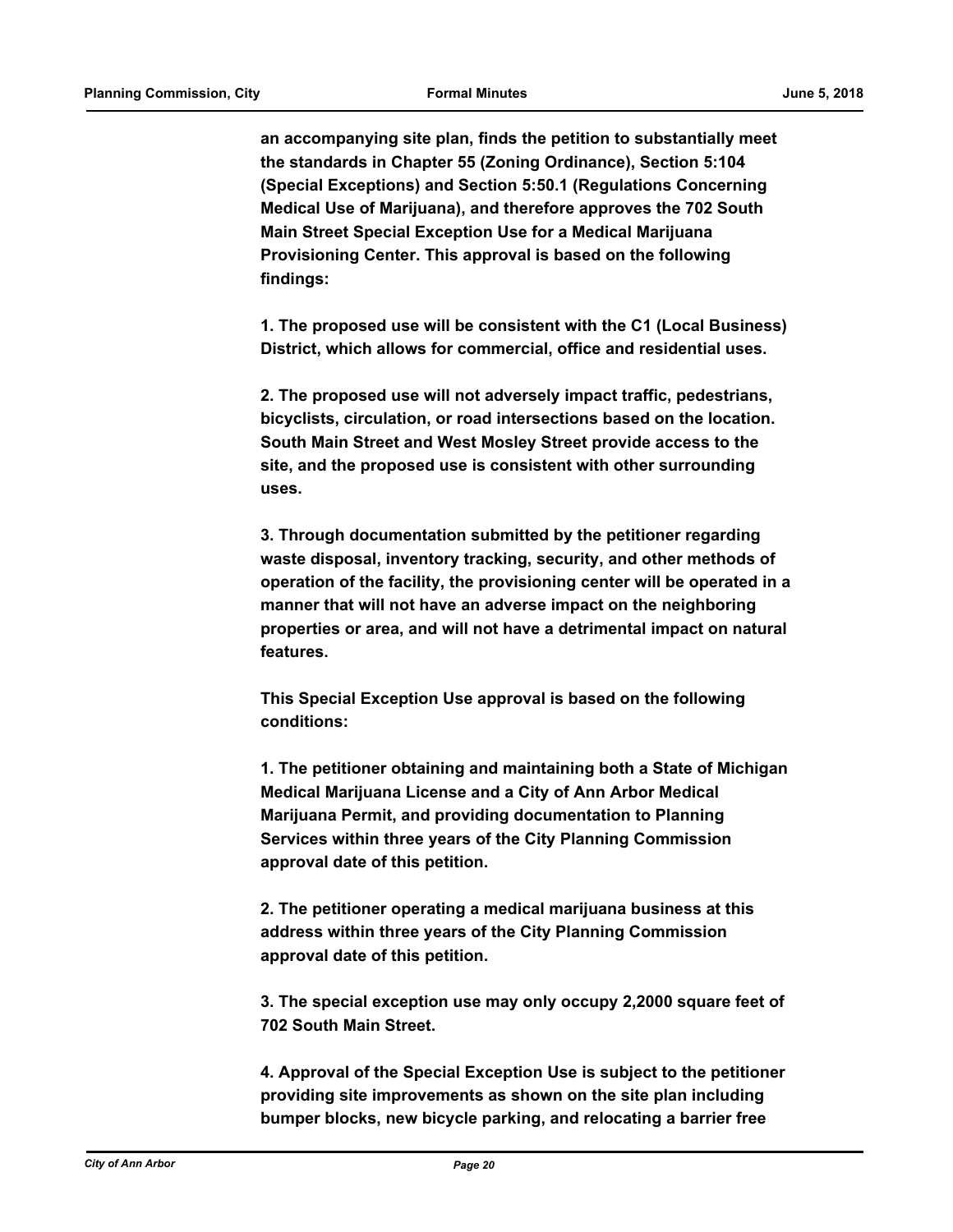**parking space.**

**And that the Ann Arbor Planning Commission approves the attached Site Plan which demonstrates compliance with the applicable Special Exception Use standards as no physical development of the property is proposed.**

- Yeas: 9 Wendy Woods, Erica Briggs, Kenneth Clein, Sarah Mills, Alex Milshteyn, Shannan Gibb-Randall, Scott Trudeau, Julie Weatherbee, and Zachary Ackerman 9 -
- **Nays:** 0
- **10-d [18-0996](http://a2gov.legistar.com/gateway.aspx?M=L&ID=20606)** 2394 Winewood Avenue Special Exception Use Permit and Site Plan for City Planning Commission Approval - A request to allow the existing space at 2394 Winewood Avenue to be used as a Medical Marijuana Provisioning Center by issuance of a Special Exception Use Permit, with an accompanying site plan that demonstrates no physical development change, in accordance with City requirements. The 0.36-acre site is zoned M1 (Limited Industrial) Staff Recommendation: Approval with Conditions
	- *Attachments:* 2394 Winewood Staff Report LATEST for 6-5-18.pdf, 2394 Winewood Ave Aerial Map.pdf, 2394 Winewood Ave Zoning Map.pdf

**Moved by Ackerman, seconded by Mills, to extend the meeting untill 11:10 p.m.**

*COMMISSION DISCUSSION ON MOTION TO EXTEND THE MEETING:*

*None.*

# **On a roll call vote, the vote was as follows with the Chair declaring the motion approved.**

Yeas: 9 - Wendy Woods, Erica Briggs, Kenneth Clein, Sarah Mills, Alex Milshteyn, Shannan Gibb-Randall, Scott Trudeau, Julie Weatherbee, and Zachary Ackerman 9 -

**Nays:** 0

*Thacher presented the Staff Report.*

*PUBLIC HEARING:*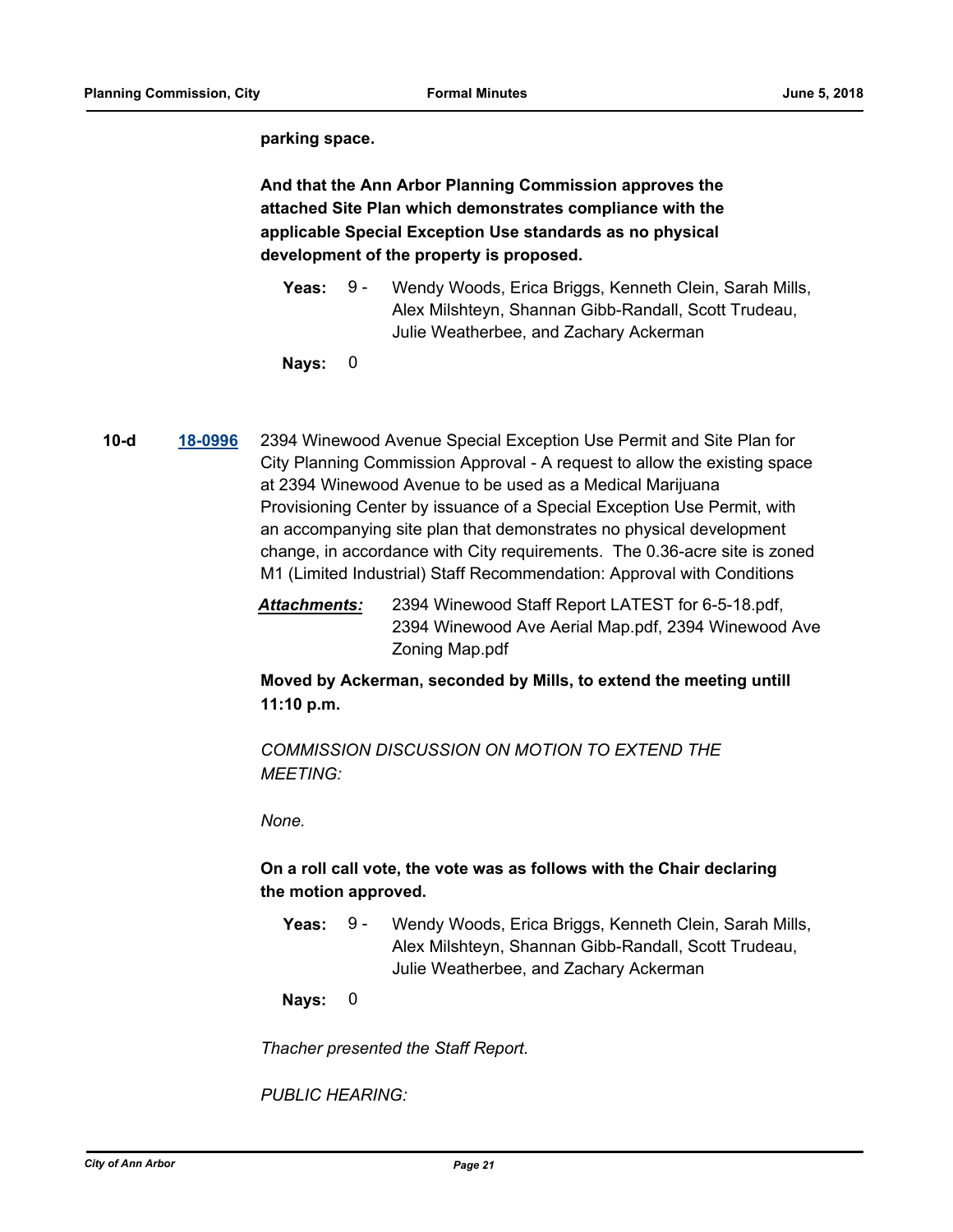#### *Seeing no speakers, the Chair closed the Public Hearing.*

**Moved by Ackerman, seconded by Mills, that the Ann Arbor City Planning Commission, after hearing all interested persons and reviewing all relevant information, including an accompanying site plan, finds the petition to substantially meet the standards in Chapter 55 (Zoning Ordinance), Section 5:104 (Special Exceptions) and Section 5:50.1 (Regulations Concerning Medical Use of Marijuana), and therefore approves the 2394 Winewood Street Special Exception Use for a medical marijuana Provisioning Center. This approval is based on the following findings:**

**1. The proposed use will be consistent with the M1 (Limited Industrial) District, which allows for industrial, limited retail, and office uses.**

**2. The proposed use will not adversely impact traffic, pedestrians, bicyclists, circulation, or road intersections based on the location. South Maple Street and Winewood Street provide access to the site, and the proposed use is consistent with other surrounding uses.**

**3. Through documentation submitted by the petitioner regarding waste disposal, inventory tracking, security, and other methods of operation of the facility, the provisioning center will be operated in a manner that will not have an adverse impact on the neighboring properties or area, and will not have a detrimental impact on natural features.**

**This Special Exception Use approval is based on the following conditions:**

**1. The petitioner obtaining and maintaining both a State of Michigan Medical Marijuana License and a City of Ann Arbor Medical Marijuana Permit, and providing documentation to Planning Services within three years of the City Planning Commission approval date of this petition.**

**2. The petitioner operating a medical marijuana business at this address within three years of the City Planning Commission approval date of this petition.**

**3. The special exception use may only occupy 2394 Winewood Street.**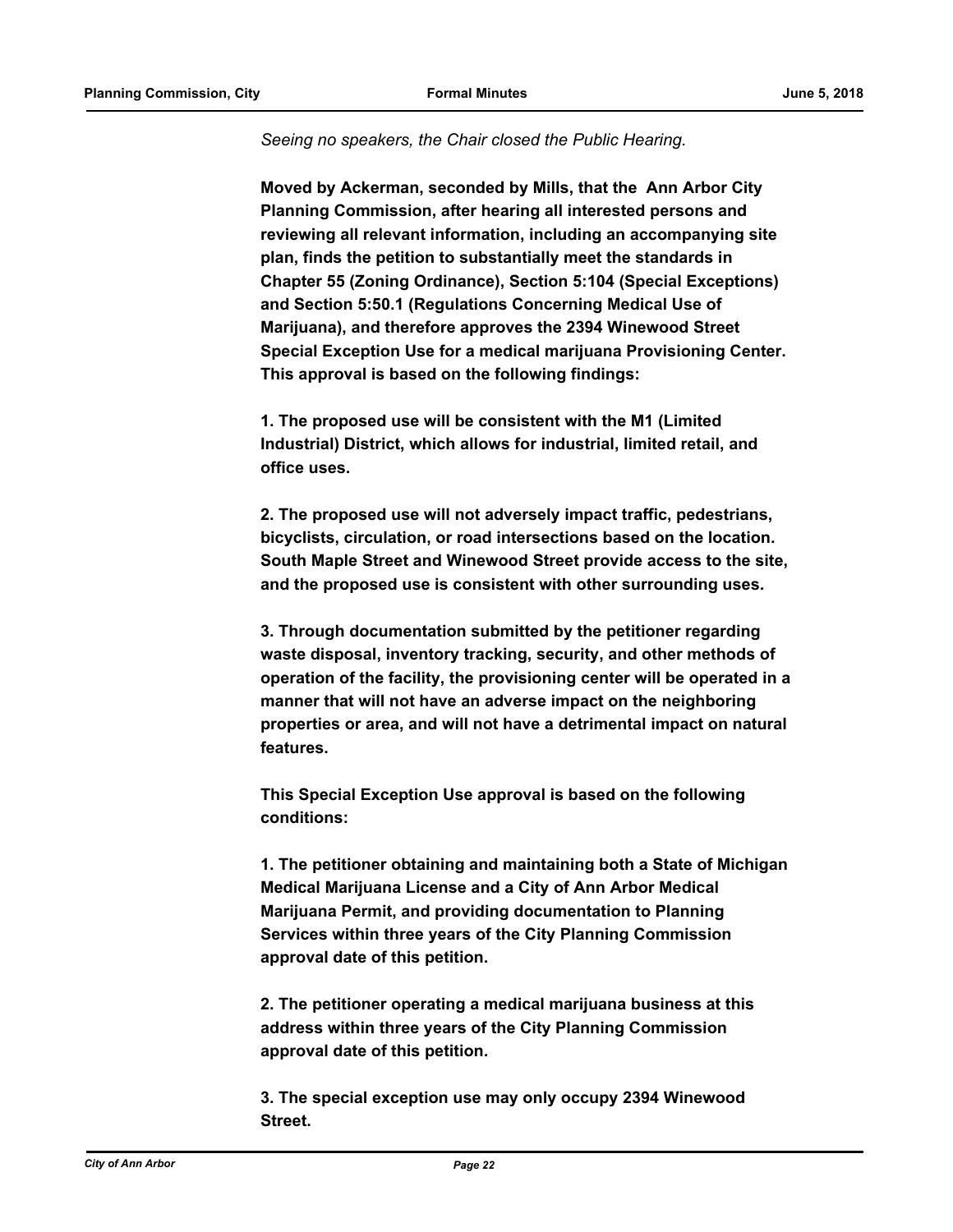**4. Retail sales will not exceed 10% of the total floor area of 2394 Winewood.**

**5. Approval of the Special Exception Use is subject to the petitioner providing site improvements as shown on the site plan including new bicycle parking, relocating a barrier free parking space providing a barrier free sidewalk to a building entrance, and replacing some asphalt with landscaping.**

**And that the Ann Arbor Planning Commission approves the attached Site Plan which demonstrates compliance with the applicable Special Exception Use standards as no physical development of the property is proposed.**

*COMMISSION DISCUSSION:*

*The Commission discussed vehicle and bicycle parking at the site and improving the streetscape.*

**On a roll call vote, the vote was as follows with the Chair declaring the motion approved.**

Yeas: 9 - Wendy Woods, Erica Briggs, Kenneth Clein, Sarah Mills, Alex Milshteyn, Shannan Gibb-Randall, Scott Trudeau, Julie Weatherbee, and Zachary Ackerman  $9 -$ 

**Nays:** 0

**10-e [18-0997](http://a2gov.legistar.com/gateway.aspx?M=L&ID=20607)** Appointment of Commissioner Gibb-Randall as Planning Commission Representative to the Environmental Commission through June 30, 2020.

> **Moved by Mills, seconded by Milshteyn to appoint Commissioner Gibb-Randall as the representative to the Environmental Commission.**

# **11 AUDIENCE PARTICIPATION (Persons may speak for three minutes on any item.)**

*AUDIENCE PARTICIPATION:*

*Seeing no speakers, Chair Clein closed the Public Hearing.*

# **12 COMMISSION PROPOSED BUSINESS**